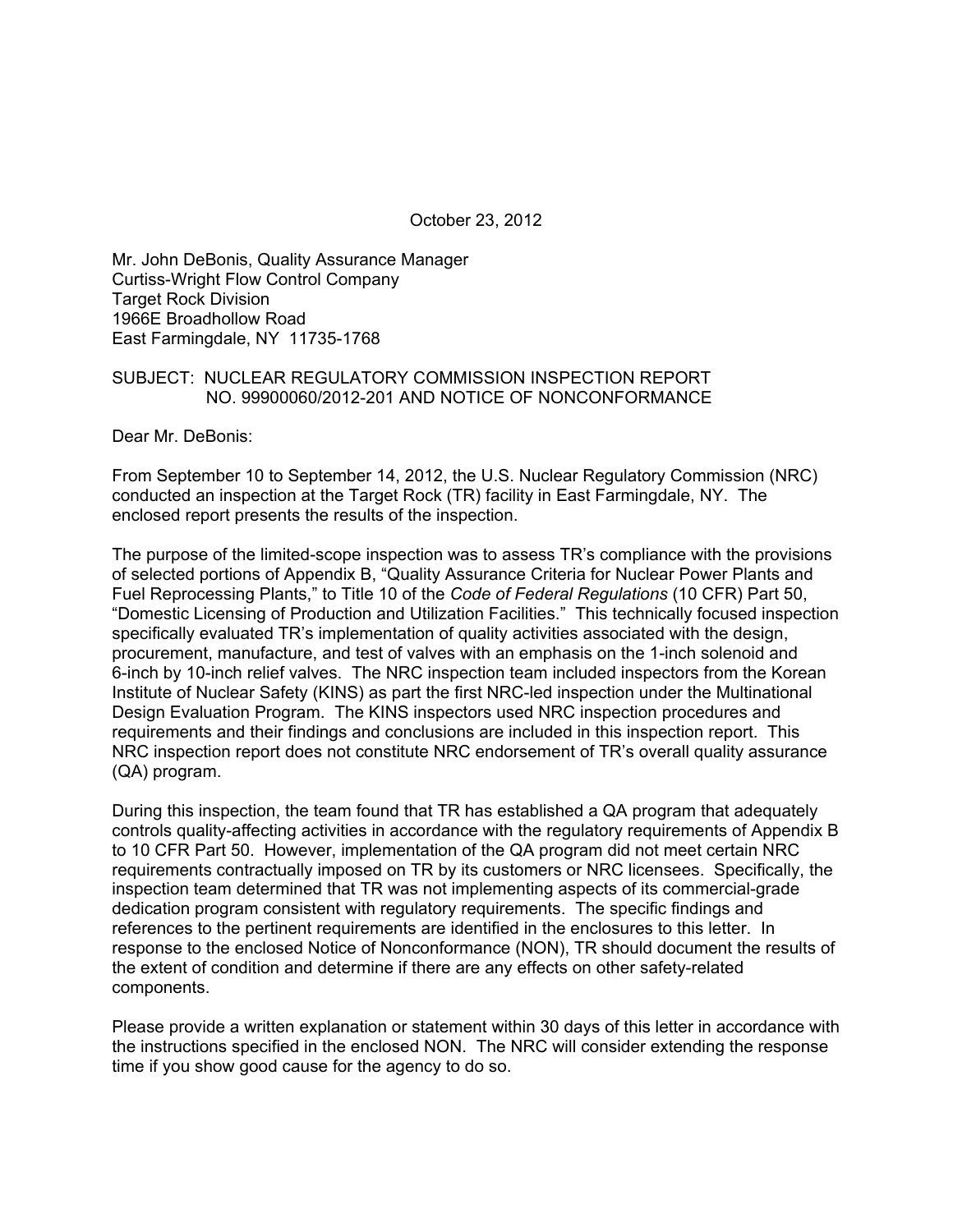#### J. DeBonis - 2 -

In accordance with 10 CFR 2.390, "Public Inspections, Exemptions, Requests for Withholding," of the NRC's Rules of Practice, the NRC will make a copy of this letter, its enclosures, and your response available electronically for public inspection in the NRC Public Document Room or from the NRC's document system, Agencywide Document Access and Management System, accessible from the NRC Web site at http://www.nrc.gov/reading-rm/adams.html. To the extent possible, your response should not include any personal privacy, proprietary, or safeguards information so that it can be made available to the public without redaction. If personal privacy or proprietary information is necessary to provide an acceptable response, then please provide a bracketed copy of your response that identifies the information that should be protected and a redacted copy of your response that deletes such information. If you request that such material be withheld from public disclosure, you must specifically identify the portions of your response that you seek to have withheld and provide in detail the bases for your claim (e.g., explain why the disclosure of information will create an unwarranted invasion of personal privacy or provide the information required by 10 CFR 2.390(b) to support a request for withholding confidential commercial or financial information). If safeguards information is necessary to provide an acceptable response, please provide the level of protection described in 10 CFR 73.21, "Protection of Safeguards Information: Performance Requirements."

Sincerely,

#### */RA/*

Richard A. Rasmussen, Chief Electrical Vendor Branch Division of Construction Inspection and Operational Programs Office of New Reactors

Docket No.: 99900060

Enclosures:

- 1. Notice of Nonconformance
- 2. Inspection Report 99900060/2012-201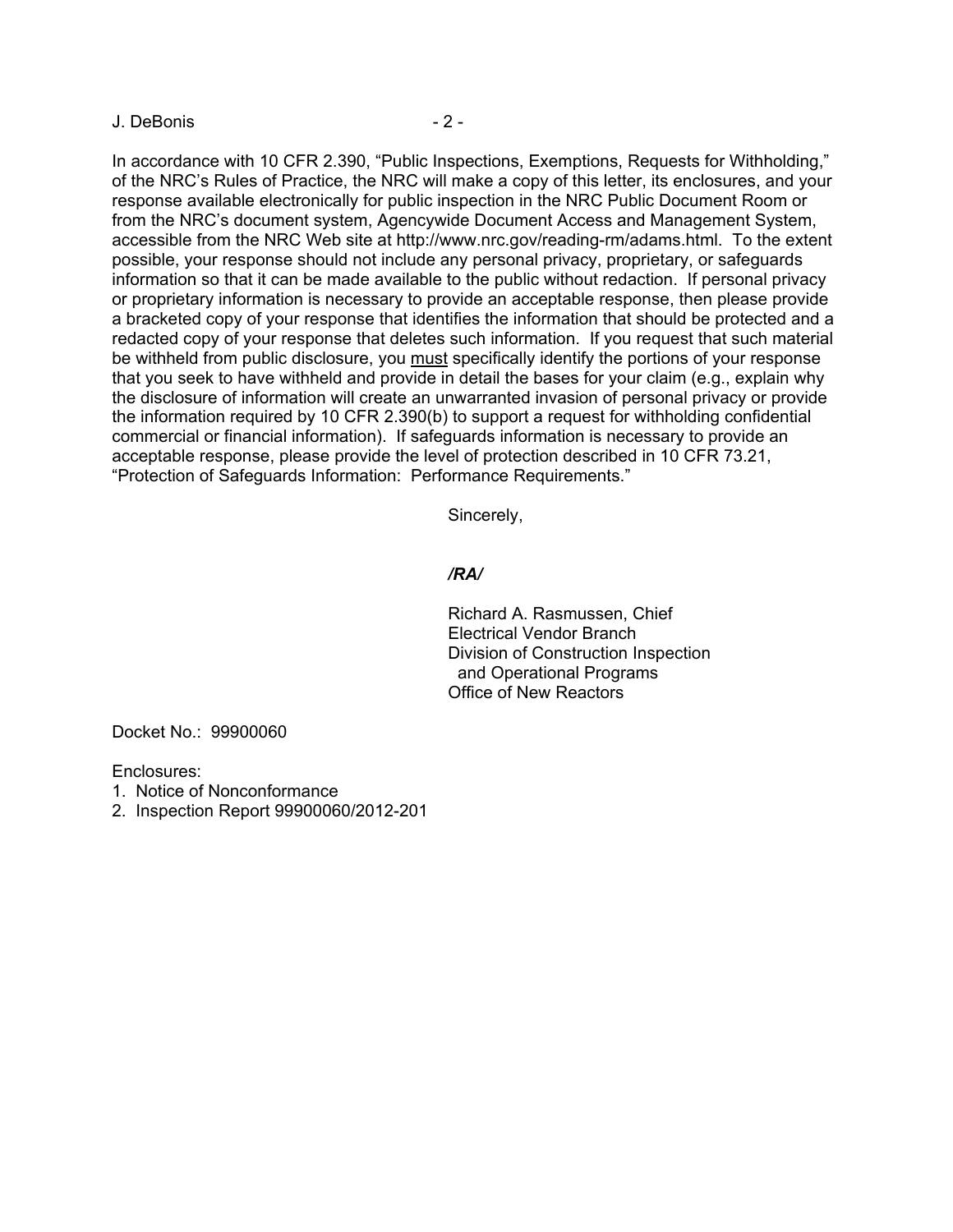#### J. DeBonis - 2 -

In accordance with 10 CFR 2.390, "Public Inspections, Exemptions, Requests for Withholding," of the NRC's Rules of Practice, the NRC will make a copy of this letter, its enclosures, and your response available electronically for public inspection in the NRC Public Document Room or from the NRC's document system, Agencywide Document Access and Management System, accessible from the NRC Web site at http://www.nrc.gov/reading-rm/adams.html. To the extent possible, your response should not include any personal privacy, proprietary, or safeguards information so that it can be made available to the public without redaction. If personal privacy or proprietary information is necessary to provide an acceptable response, then please provide a bracketed copy of your response that identifies the information that should be protected and a redacted copy of your response that deletes such information. If you request that such material be withheld from public disclosure, you must specifically identify the portions of your response that you seek to have withheld and provide in detail the bases for your claim (e.g., explain why the disclosure of information will create an unwarranted invasion of personal privacy or provide the information required by 10 CFR 2.390(b) to support a request for withholding confidential commercial or financial information). If safeguards information is necessary to provide an acceptable response, please provide the level of protection described in 10 CFR 73.21, "Protection of Safeguards Information: Performance Requirements."

Sincerely,

Richard A. Rasmussen, Chief Electrical Vendor Branch Division of Construction Inspection and Operational Programs Office of New Reactors

Docket No.: 99900060

Enclosures:

- 1. Notice of Nonconformance
- 2. Inspection Report 99900060/2012-201

#### **DISTRIBUTION:**

ASakadales ERoach KKavanagh RidsNroDcip RidsNroDcipCMVB RidsNroDcipCEVB jdebonis@curtisswright.com shyang@kins.re.kr hkkim@kins.re.kr mmjung@kins.re.kr AP1000 Contacts

| <b>ADAMS Accession No.: ML12291A375</b><br>*Concurred via email |                             |                                           |                  | <b>NRC-001</b> |
|-----------------------------------------------------------------|-----------------------------|-------------------------------------------|------------------|----------------|
|                                                                 |                             | <b>OFFICE</b> NRO/DCIP/CEVB NRO/DCIP/CMVB | NRO/DCIP/CEVB    | NRO/DCIP/CAEB  |
| <b>NAME</b>                                                     | GLipscomb                   | RPatel                                    | <b>GGalletti</b> | <b>TFrve</b>   |
| <b>DATE</b>                                                     | 10/18/2012                  | 10/18/2012                                | 10/19/2012       | 10/23/2012     |
|                                                                 | <b>OFFICE</b> NRO/DCIP/CEVB |                                           |                  |                |
| <b>NAME</b>                                                     | RRasmussen                  |                                           |                  |                |
| <b>DATE</b>                                                     | 10/23/2012                  |                                           |                  |                |

## **OFFICIAL RECORD COPY**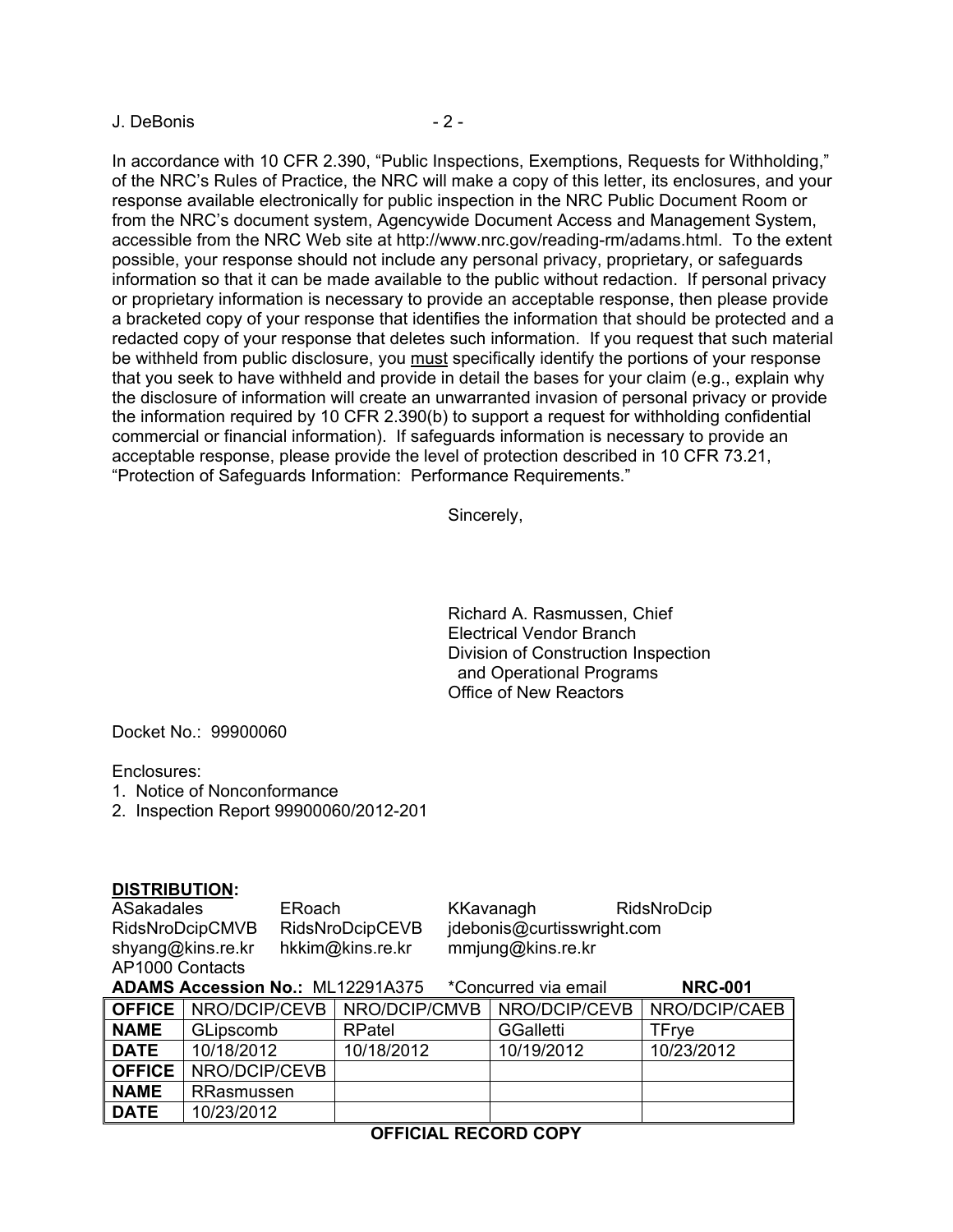## **NOTICE OF NONCONFORMANCE**

1966E Broadhollow Road East Farmingdale, NY 11735-1768

Target Rock Division **Docket No. 99900060 Docket No. 99900060** Curtiss-Wright Flow Control Company Inspection Report No. 99900060/2012-201

Based on the results of a U.S. Nuclear Regulatory Commission (NRC) inspection conducted from September 10 to September 14, 2012, of activities performed at Target Rock (TR), a business unit of Curtiss-Wright Flow Control Company, it appears that certain activities were not conducted in accordance with NRC requirements contractually imposed upon TR by its customers or NRC licensees.

A. Criterion III, "Design Control," of Appendix B, "Quality Assurance Criteria for Nuclear Power Plants and Fuel Reprocessing Plants," to Title 10 of the *Code of Federal Regulations* (10 CFR) Part 50, "Domestic Licensing of Production and Utilization Facilities," states, in part, "Measures shall be also established for the selection and review for suitability of application of materials, parts, equipment, and processes that are essential to the safety-related functions of the structures, systems, and components."

Contrary to the above, as of September 14, 2012, TR failed to perform a review for suitability of application of materials and processes essential to the safety-related functions of the structures, systems, and components as part of commercial grade dedication (CGD) of terminal block part number (P/N) 205674-2. Specifically, TR failed to require verification of critical characteristics of acceptance that were identified during the technical evaluation of a commercially purchased terminal block. Electrical performance characteristics such as voltage rating, amperage rating, and dielectric rating, identified as design basis performance characteristics critical for safe operation of a solenoid valve, were not identified on the Critical Characteristics Attribute Verification (CCAV) form or verified by the quality control inspector during receipt inspection.

This issue has been identified as Nonconformance 99900060/2012-201-01.

B. Criterion VII, "Control of Purchased Material, Equipment, and Services" of Appendix B to 10 CFR Part 50, states in part, "Measures shall be established to assure that purchased material, equipment, and services, whether purchased directly or through contractors and subcontractors, conform to the procurement documents. These measures shall include provisions, as appropriate, for source evaluation and selection, objective evidence of quality furnished by the contractor or subcontractor, inspection at the contractor or subcontractor source, and examination of products upon delivery."

Section 9.0, "Inspection (Dedication of CG items by method 1)," of Target Rock Report No. 5041 (TRP-5041), "Dedication Requirements for Commercial Grade Items," Revision S, dated August 23, 2012, states in part, that for plated or coated parts, when an unplated sample is not provided, per paragraph 4.1.2, remove plating/coating from one item per lot to enable alloy identification.

Contrary to the above, as of September 14, 2012, TR failed to adequately verify that commercial items received from its suppliers conformed to the applicable specification requirements and failed to validate required critical characteristics of acceptance during CGD receipt inspection and testing of terminal block P/N 205674-2. Specifically, TR did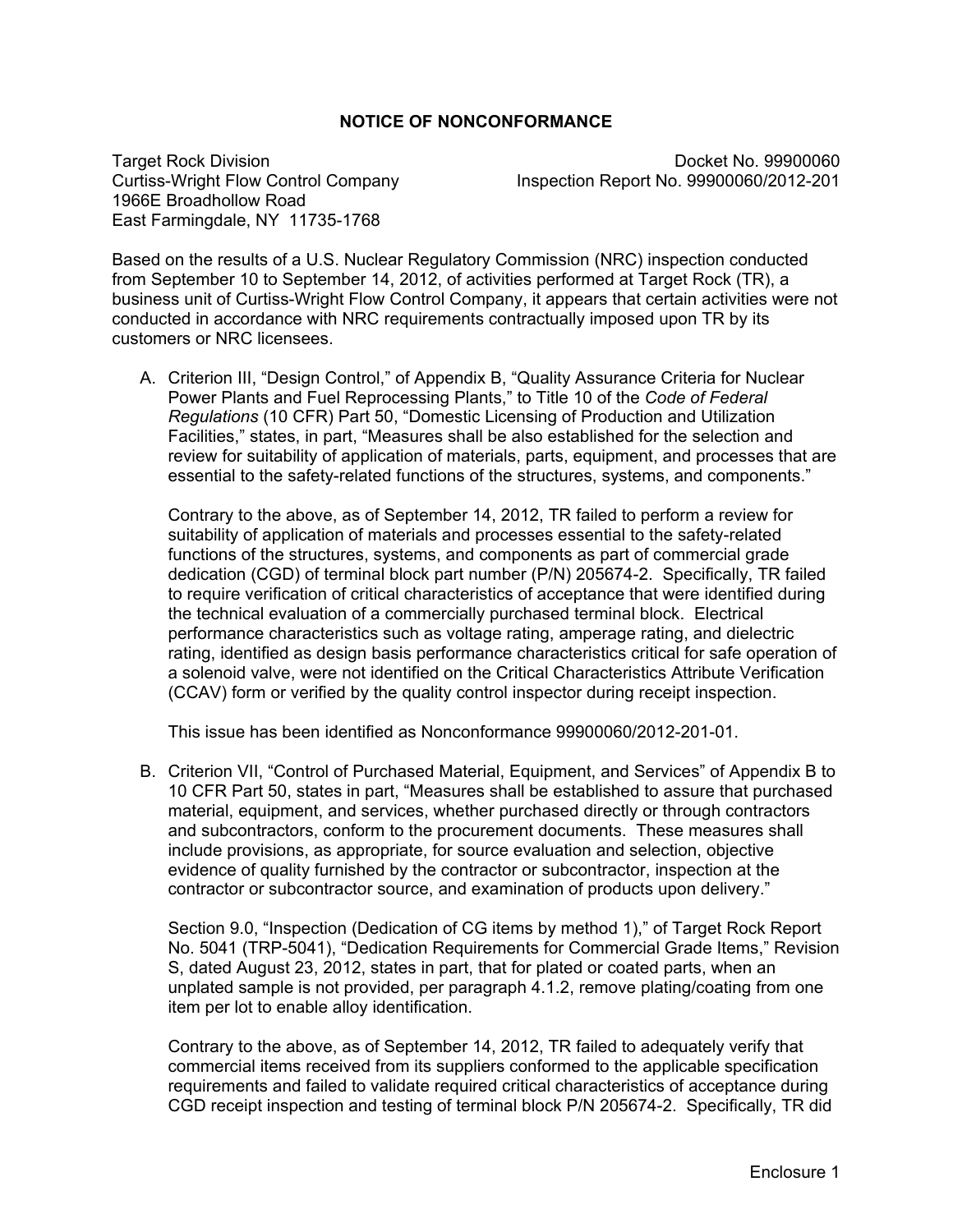not perform the necessary inspection to verify that the material for the terminal screws and plate met the material acceptance criteria in accordance with the requirements of TRP-5041 and as specified in the terminal block CCAV form No. 205674, 205675, and 205676.

This issue has been identified as Nonconformance 99900060/2012-201-02.

C. Criterion VII, "Control of Purchased Material, Equipment, and Services," of Appendix B to 10 CFR Part 50, states in part, "Measures shall be established to assure that purchased material, equipment, and services, whether purchased directly or through contractors and subcontractors, conform to the procurement documents. These measures shall include provisions, as appropriate, for source evaluation and selection, objective evidence of quality furnished by the contractor or subcontractor, inspection at the contractor or subcontractor source, and examination of products upon delivery."

Section 7.3.200, "Supplier Evaluation and Selection," of the Target Rock QMP-1023, "Energy Products Nuclear Quality Assurance Manual, Edition 9," Revision 1, dated March 16, 2012, states, in part, that before the award of a contract, TR shall evaluate a supplier's capability to provide items and services in accordance with the requirements of the procurement documents.

Contrary to the above, as of September 14, 2012, TR failed to adequately verify that commercial items received from its suppliers conformed to the applicable specification requirements and failed to validate required critical characteristics of acceptance during CGD receipt inspection and testing of terminal block P/N 205674 and pressure actuated switch P/N 200372. Specifically, TR relied on a commercial supplier-issued certificate of conformance as the sole method to verify critical characteristics of acceptance without conducting a commercial-grade survey, source verification, or other surveillance of the supplier, to verify that the supplier's quality program was capable of appropriate control of required critical characteristics.

This issue has been identified as Nonconformance 99900060/2012-201-03.

Please provide a written statement or explanation to the U.S. Nuclear Regulatory Commission, ATTN: Document Control Desk, Washington, DC 20555-0001, with a copy to the Chief, Electrical Vendor Branch, Division of Construction Inspection and Operational Programs, Office of New Reactors, within 30 days of the date of the letter transmitting this Notice of Nonconformance. This reply should be clearly marked as a "Reply to a Notice of Nonconformance" and should include for each noncompliance: (1) the reason for the noncompliance, or if contested, the basis for disputing the noncompliance; (2) the corrective steps that have been taken and the results achieved; (3) the corrective steps that will be taken to avoid noncompliances; and (4) the date when your corrective action will be completed. Where good cause is shown, the NRC will consider extending the response time.

Because the NRC will make your response available electronically for public inspection in the NRC Public Document Room or from the NRC's document system, Agencywide Documents Access and Management System, which is accessible from the NRC Web site at http://www.nrc.gov/reading-rm/adams.html, to the extent possible, it should not include any personal privacy, proprietary, or safeguards information so that it can be made available to the public without redaction. If personal privacy or proprietary information is necessary to provide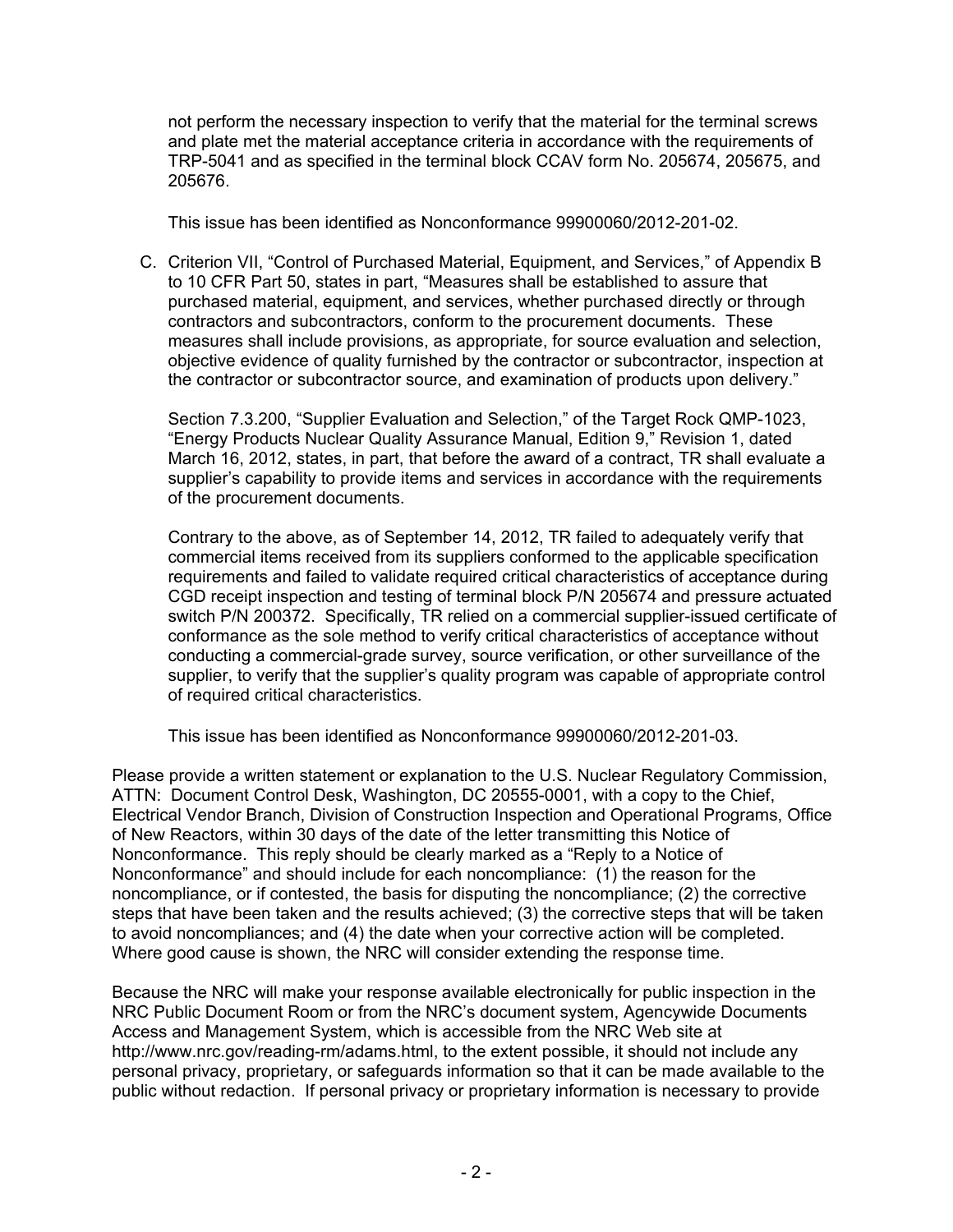an acceptable response, then please provide a bracketed copy of your response that identifies the information that should be protected and a redacted copy of your response that deletes such information. If you request withholding of such material, you must specifically identify the portions of your response that you seek to have withheld and provide in detail the bases for your claim of withholding (e.g., explain why the disclosure of information will create an unwarranted invasion of personal privacy or provide the information required by 10 CFR 2.390(b) to support a request for withholding confidential commercial or financial information). If safeguards information is necessary to provide an acceptable response, please provide the level of protection described in 10 CFR 73.21, "Protection of Safeguards Information: Performance Requirements."

Dated this xxth day of October 2012.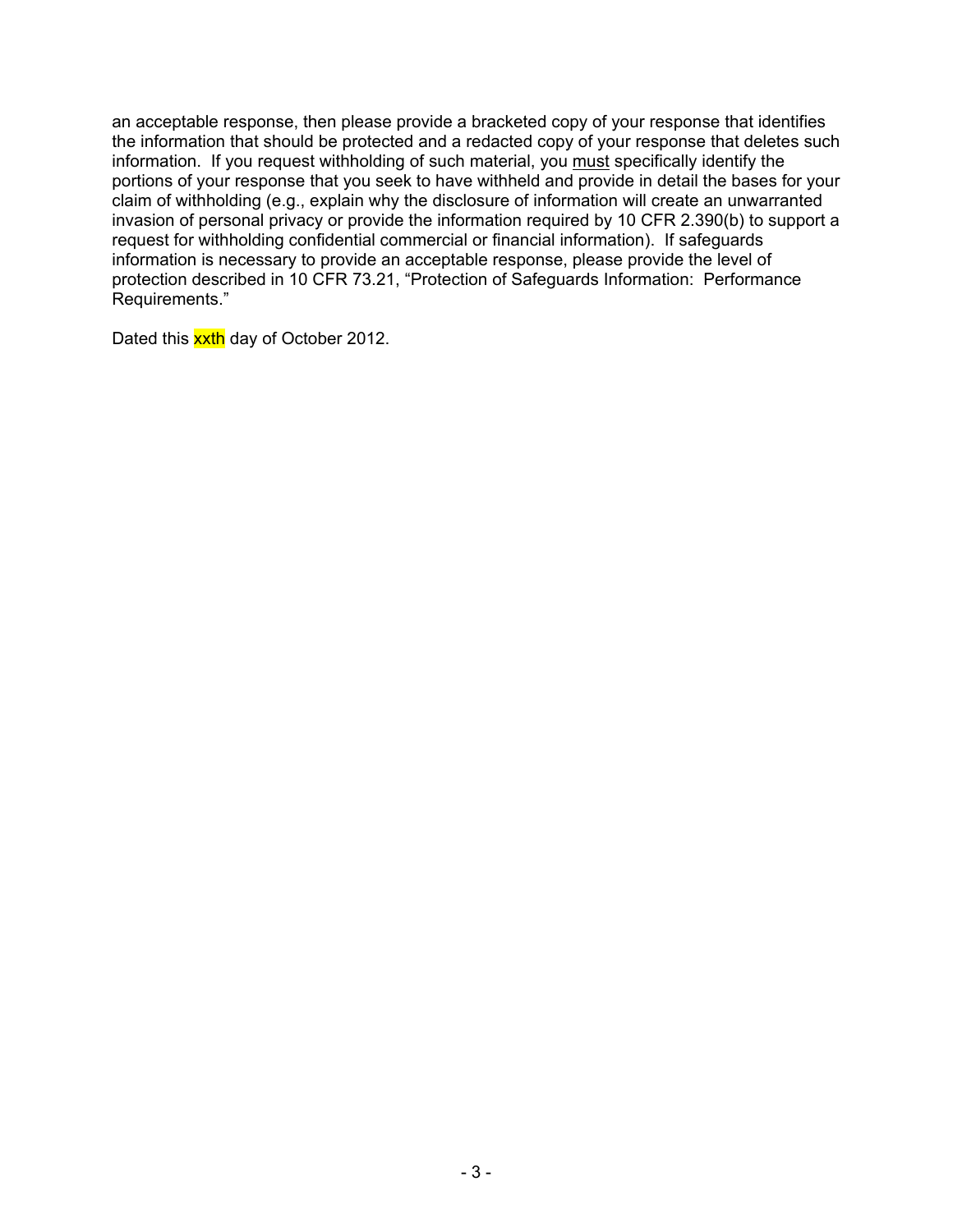#### **U.S. NUCLEAR REGULATORY COMMISSION OFFICE OF NEW REACTORS DIVISION OF CONSTRUCTION INSPECTION AND OPERATIONAL PROGRAMS VENDOR INSPECTION REPORT**

| Docket No.:              | 99900060                                                                                                                                                                                                                                                                                                                                                            |                                                              |  |
|--------------------------|---------------------------------------------------------------------------------------------------------------------------------------------------------------------------------------------------------------------------------------------------------------------------------------------------------------------------------------------------------------------|--------------------------------------------------------------|--|
| Report No.:              | 99900060/2012-201                                                                                                                                                                                                                                                                                                                                                   |                                                              |  |
| Vendor:                  | <b>Target Rock Division</b><br><b>Curtiss-Wright Flow Control Company</b><br>1966E Broadhollow Road<br>East Farmingdale, NY 11735-1768                                                                                                                                                                                                                              |                                                              |  |
| <b>Vendor Contact:</b>   | Mr. John DeBonis, Quality Assurance Manager<br>Phone: 631-396-4429<br>jdebonis@curtisswright.com                                                                                                                                                                                                                                                                    |                                                              |  |
| Background:              | Target Rock, a business unit of Curtiss-Wright Flow Control<br>Company, is an American Society of Mechanical Engineers<br>certificate holder with its scope of supply including, but not limited<br>to, commercial grade dedication, design, fabrication, assembly,<br>and testing of valves for safety-related applications for the<br>commercial operating fleet. |                                                              |  |
| <b>Inspection Dates:</b> | September 10-14, 2012                                                                                                                                                                                                                                                                                                                                               |                                                              |  |
| Inspection Team Leader:  | George Lipscomb, NRO/DCIP/CEVB                                                                                                                                                                                                                                                                                                                                      |                                                              |  |
| Inspectors:              | Greg Galletti<br>Raju Patel<br>Dr. Mike Jung<br>Dr. Hong-key Kim                                                                                                                                                                                                                                                                                                    | NRO/DCIP/CEVB<br>NRO/DCIP/CMVB<br><b>KINS</b><br><b>KINS</b> |  |
| Approved by:             | Richard A. Rasmussen, Chief<br><b>Electrical Vendor Branch</b><br>Division of Construction Inspection and Operational Programs<br><b>Office of New Reactors</b>                                                                                                                                                                                                     |                                                              |  |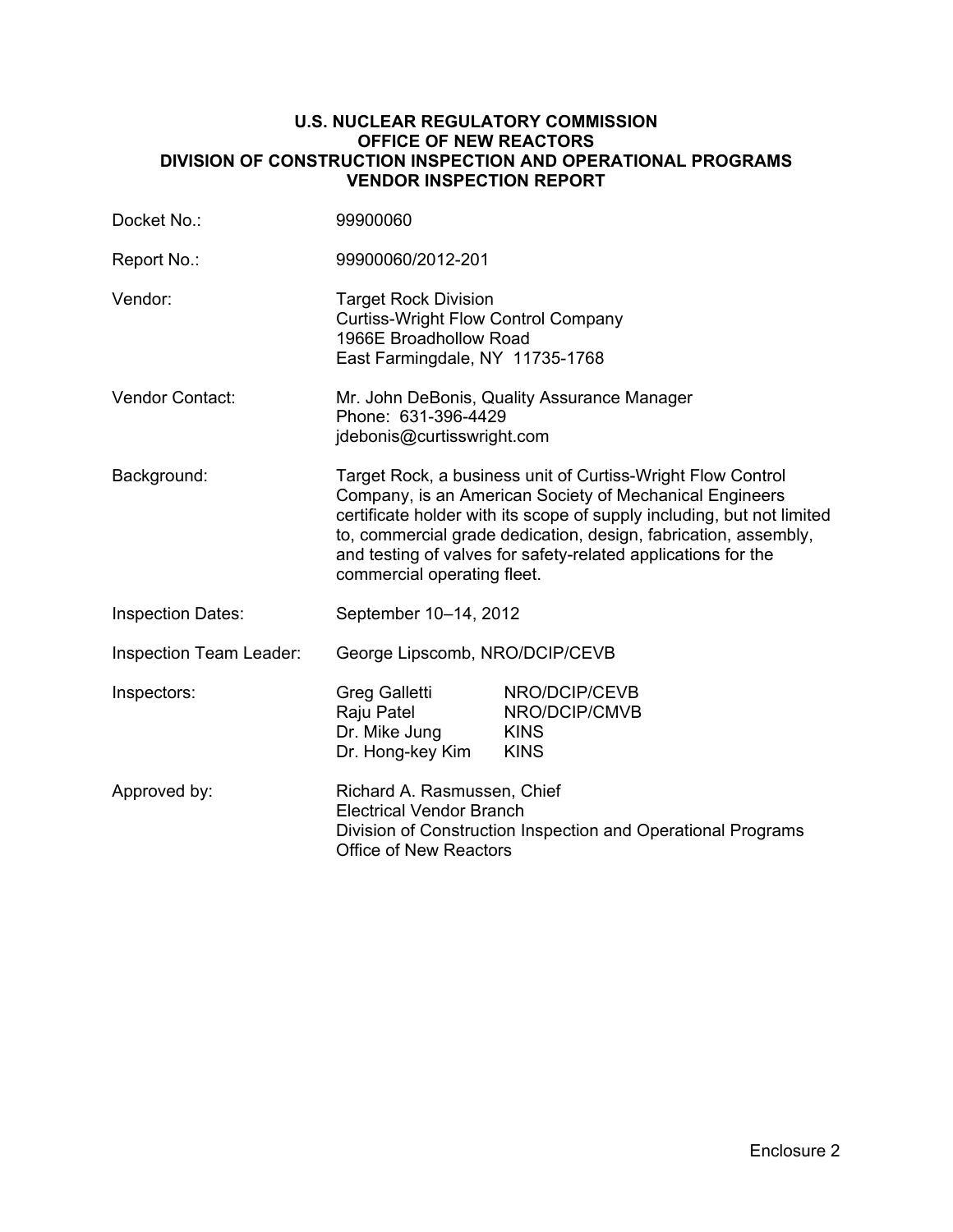# **EXECUTIVE SUMMARY**

#### Target Rock 99900060/2012-201

The U.S. Nuclear Regulatory Commission (NRC) conducted this inspection to verify that Target Rock (TR) implements an adequate quality assurance (QA) program that complies with the requirements of Appendix B, "Quality Assurance Criteria for Nuclear Power Plants and Fuel Reprocessing Plants," to Title 10 of the *Code of Federal Regulations* (10 CFR) Part 50, "Domestic Licensing of Production and Utilization Facilities." This technically focused inspection specifically evaluated TR's implementation of quality activities associated with the design, procurement, manufacture, and test of valves with an emphasis on the 1-inch solenoid and 6-inch by 10-inch relief valves. The NRC identified these product lines because they are representative types of valves that are anticipated to be used in new reactor construction and are already in use in both the Korean and United States operating fleet. The NRC conducted this inspection at TR's manufacturing facility in East Farmingdale, NY.

The following regulation served as the basis for this NRC inspection:

• Appendix B to 10 CFR Part 50

The inspectors used Inspection Procedure (IP) 43002, "Routine Inspections of Nuclear Vendors," dated April 25, 2011; and IP 43004, "Inspection of Commercial-Grade Dedication Programs," dated April 25, 2011, to conduct this inspection.

The NRC inspection team included inspectors from the Korean Institute of Nuclear Safety (KINS) as part of the first NRC-led inspection under the Multinational Design Evaluation Program. The inspection team referenced "Multinational Design Evaluation Programme Vendor Inspection Cooperation Working Group Witnessed and Joint Vendor Inspection Protocol," Revision 1, dated December 3, 2010, for this inspection.

The previous NRC inspection of the TR facility in East Farmingdale, NY, occurred in 2007, and identified Nonconformance 99900060/2007-201-01 (available in the Agencywide Documents Access and Management System under Accession No. ML072470273) related to verification of supplier quality controls of critical characteristics. Nonconformance 99900060/2007-201-01 was closed as part of this inspection.

With the exception of the nonconformances described below, the NRC inspection team concluded that TR is effectively implementing its QA program in support of the design, manufacturing, and testing of the sampled valve models. The results of this inspection are summarized below.

#### Commercial-Grade Dedication

The NRC inspection team concluded that TR has established a program that adequately controls commercial grade dedication (CGD) in accordance with the regulatory requirements of Appendix B to 10 CFR Part 50. However, TR is not effectively implementing its CGD program consistent with the requirements of Criterion III, "Design Control," and Criterion VII, "Control of Purchased Materials, Equipment, and Services," of Appendix B to 10 CFR Part 50. The NRC inspection team issued Nonconformance 99900060/2012-201-01 for TR's failure to perform a review for suitability of application of materials and processes essential to the safety-related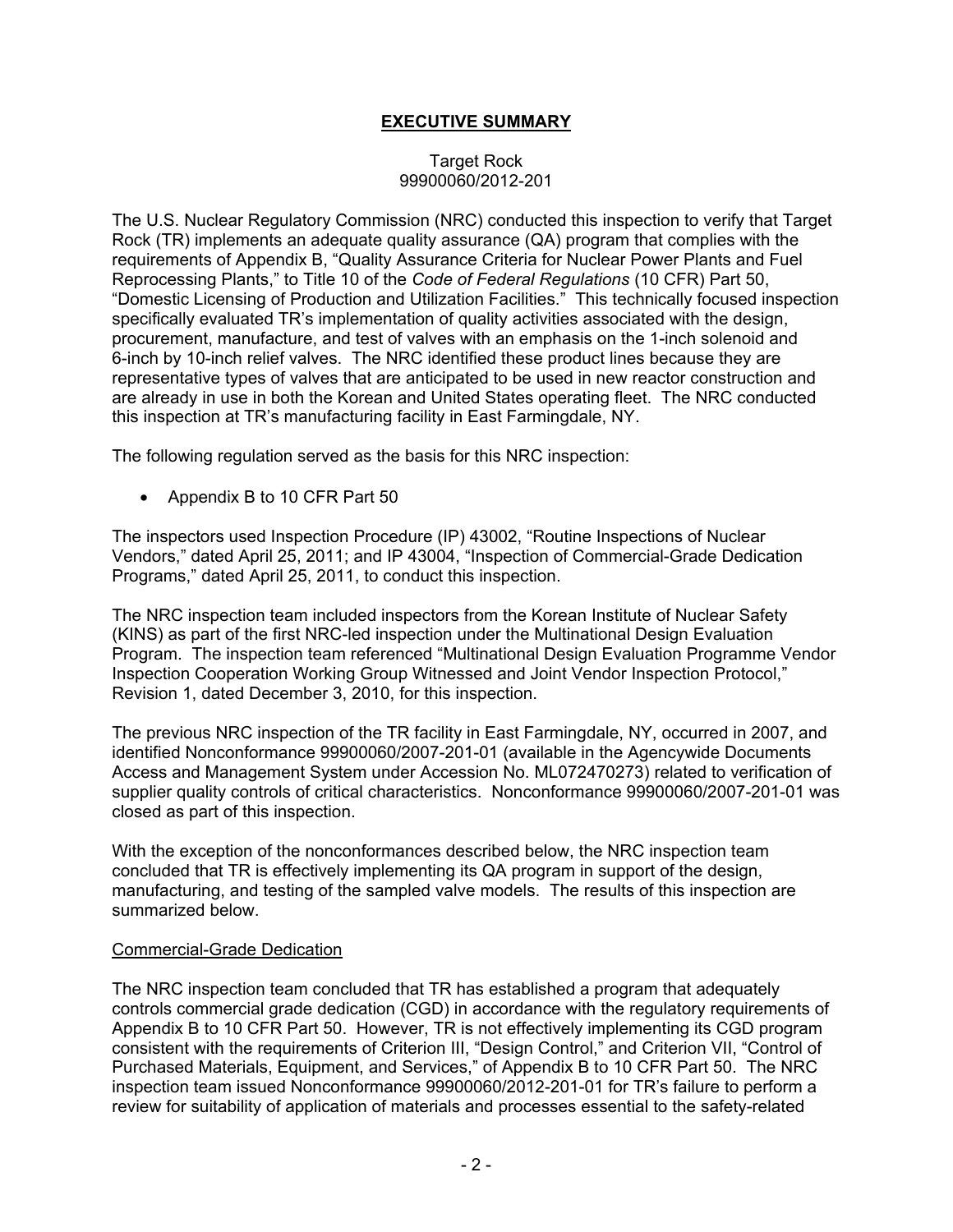functions of the structures, systems, and components. The NRC also issued Nonconformance 99900060/2012-201-02 and Nonconformance 99900060/2012-201-03 for TR's failure to verify required critical characteristics during dedication of commercial-grade items, which provides reasonable assurance that commercial items received from its suppliers conform to the applicable specification requirements.

# Design Control

With the exception of Nonconformance 99900060/2012-201-01, the NRC inspection team concluded that TR has established a program that adequately controls design under the regulatory requirements of Criterion III of Appendix B to 10 CFR Part 50. Based on the limited sample of TR design-relevant documentation reviewed, and interviews with TR staff, the inspectors determined that TR is effectively implementing these control processes in support of safety-related valve design.

## Procurement / Supplier Control

With the exception of Nonconformance 99900060/2012-201-02 and Nonconformance 99900060/2012-201-03, the NRC inspection team concluded that TR has established a program that adequately controls procurement of equipment and services under the regulatory requirements of Criterion IV and VII of Appendix B to 10 CFR Part 50. Based on the limited sample of documents reviewed and personnel interviewed, the inspectors determined that TR is effectively implementing these control processes in support of safety-related valve manufacturing.

## Special Processes

The NRC inspection team concluded that TR has established a program that adequately controls special processes under the regulatory requirements of Criterion IX, "Control of Special Processes," of Appendix B to 10 CFR Part 50. Based on the limited sample of records reviewed and on the observation of in-process special processes, the inspectors determined that TR is effectively implementing these control processes in support of safety-related valve manufacturing.

## Inspection

The NRC inspection team concluded that TR has established a program that adequately controls inspection activities under the regulatory requirements of Criterion X, "Inspection," of Appendix B to 10 CFR Part 50. Based on the limited sample of inspection activities observed and documents reviewed, the inspectors determined that TR is effectively implementing its inspection programs in support of safety-related valve manufacturing.

# Test Control

The NRC inspection team concluded that TR has established a program that adequately controls testing under the regulatory requirements of Criterion XI, "Test Control," of Appendix B to 10 CFR Part 50. Based on the limited sample of test activities observed and documents reviewed, the inspectors determined that TR is effectively implementing these control processes in support of safety-related valve manufacturing.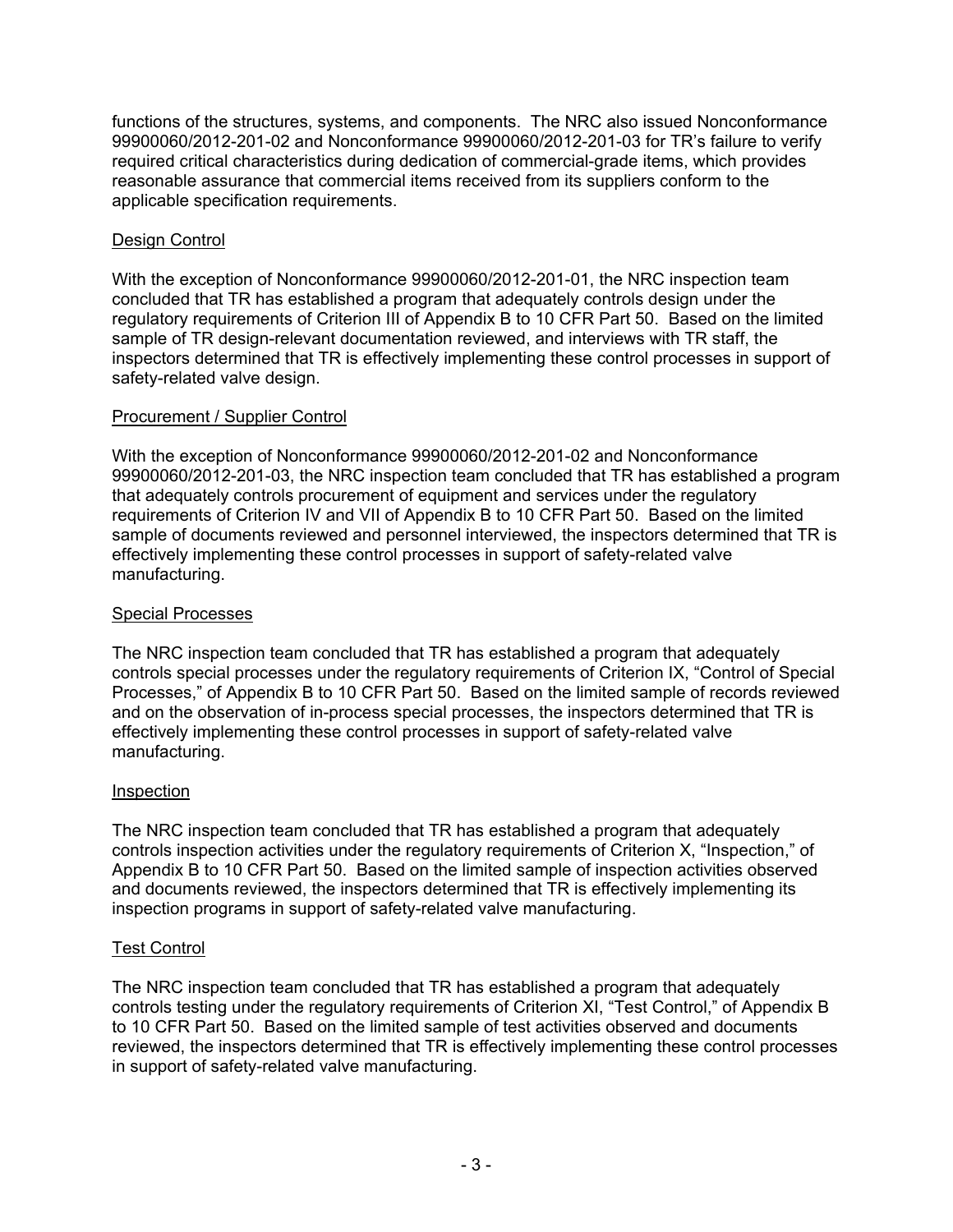### Nonconformance and Corrective Action

The NRC inspection team concluded that TR has established a program that adequately controls nonconforming items and corrective actions under the regulatory requirements of Criterion XV, "Nonconforming Materials, Parts, or Components," and Criterion XVI, "Corrective Action," of Appendix B to 10 CFR Part 50. Based on the sample of documents reviewed, the inspectors determined that TR is effectively implementing these control processes in support of safety-related valve manufacturing.

#### Measuring and Test Equipment

The NRC inspection team concluded that TR has established a program that adequately controls calibration and use of measurement and test equipment (M&TE) under the regulatory requirements of Criterion XII, "Control of Measuring and Test Equipment," of Appendix B to 10 CFR Part 50. Based on the limited sample of calibration and measurement activities observed and documents reviewed, the inspectors determined that TR is effectively implementing its M&TE program in support of safety-related valve manufacturing.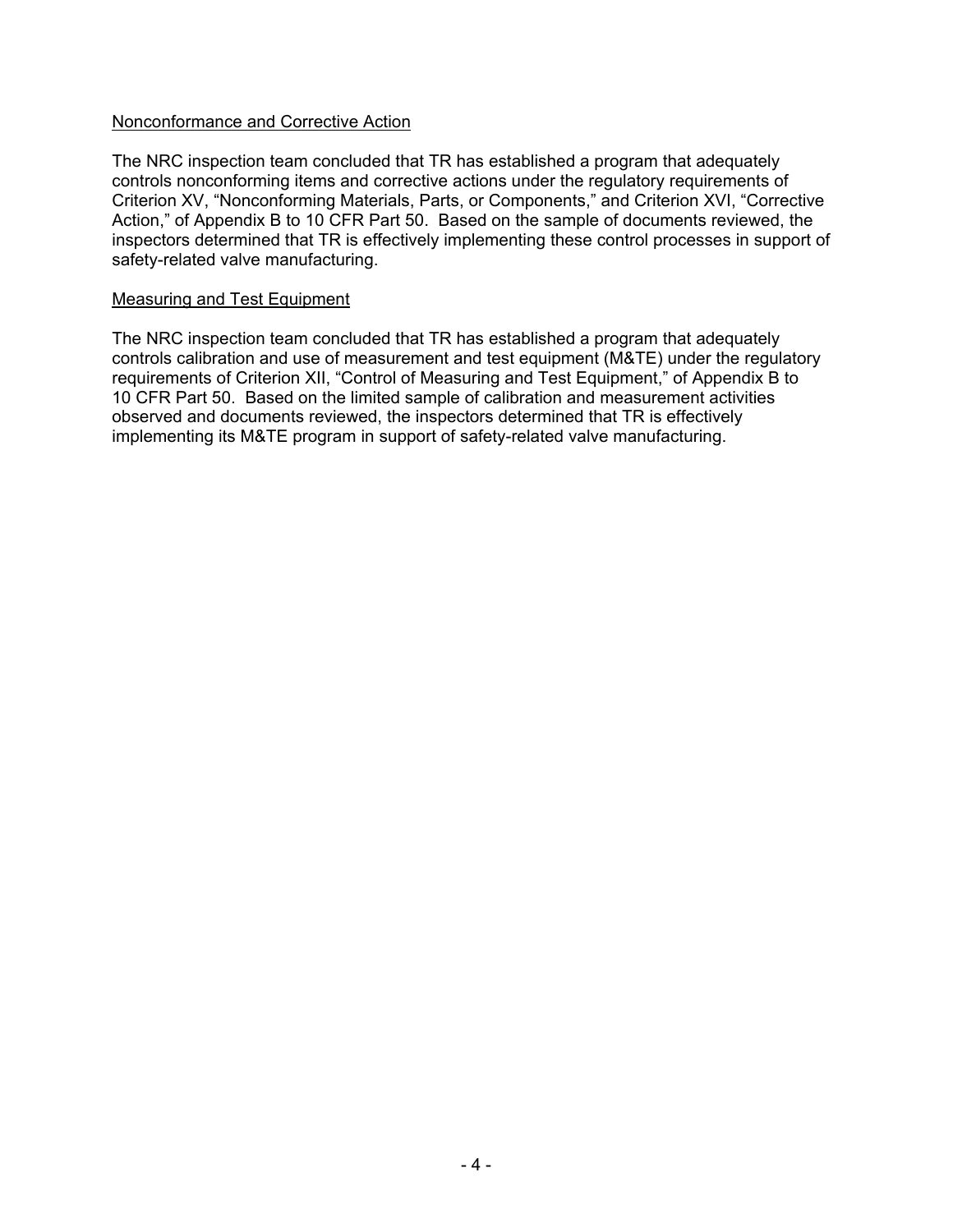# **REPORT DETAILS**

## **1. Commercial Grade Dedication**

#### a. Inspection Scope

The NRC inspection team reviewed Target Rock's (TR) policy, procedures, and implementation for commercial grade items and commercial grade calibration dedication activities for use in safety-related applications to verify compliance with applicable regulatory requirements. This assessment included a review of the procedures governing the implementation of commercial-grade dedication (CGD) activities, interviews with TR personnel, observation of dedication activities, and review of related documentation.

The inspectors also sampled five ongoing CGD orders (a piston ring, diaphragm, expander ring, reed switch assembly, and a terminal block) and one completed dedication package for 13 solenoid assemblies to evaluate CGD implementation.

#### b. Observations and Findings

TR Procedure Report (TRP)-5041, "Dedication Requirements for Commercial Grade Items," is a high-level document governing TR's CGD process that establishes the requirements and responsibilities for dedicating commercial grade items procured for use in safety-related applications.

Appendix I, "Preparation of Technical Evaluation of Alternate or Replacement Items (TERI)," of TRP-5041 requires that the failure modes and effect analysis (FEMA) serve as a basis to establish an item's design basis critical characteristics.

Appendix II, "Preparation, Review, Approval, Issuance and Control of Design Based Critical Characteristics Forms and Critical Characteristics Attribute Verification Sheets," of TRP-5041 states that the assigned commercial project engineer is responsible for determining and documenting an item's critical characteristics and verification methods.

The implementing document for TR's CGD process is the Critical Characteristics Attribute Verification (CCAV) form, which documents the commercial project engineer's evaluation of the specific item's safety function and critical characteristics which, once verified, provide reasonable assurance that the item will effectively perform its safety functions. Additionally, the CCAV form serves as the receipt Quality Control (QC) inspector's source to develop the Inspection Attribute form, and to record the verification of all required measurements.

#### Technical Evaluation

The inspectors noted that TERI-010, "Technical Evaluation for Replacement Item for Terminal Block (General)," provided specific requirements for a replacement terminal block technical evaluation, which included a FEMA, applicable design basis critical characteristics, and acceptance criteria. The results of the terminal block FEMA identified design basis critical characteristics, such as voltage rating, amperage rating, dielectric rating, insulation environmental characteristics, terminal corrosion resistance,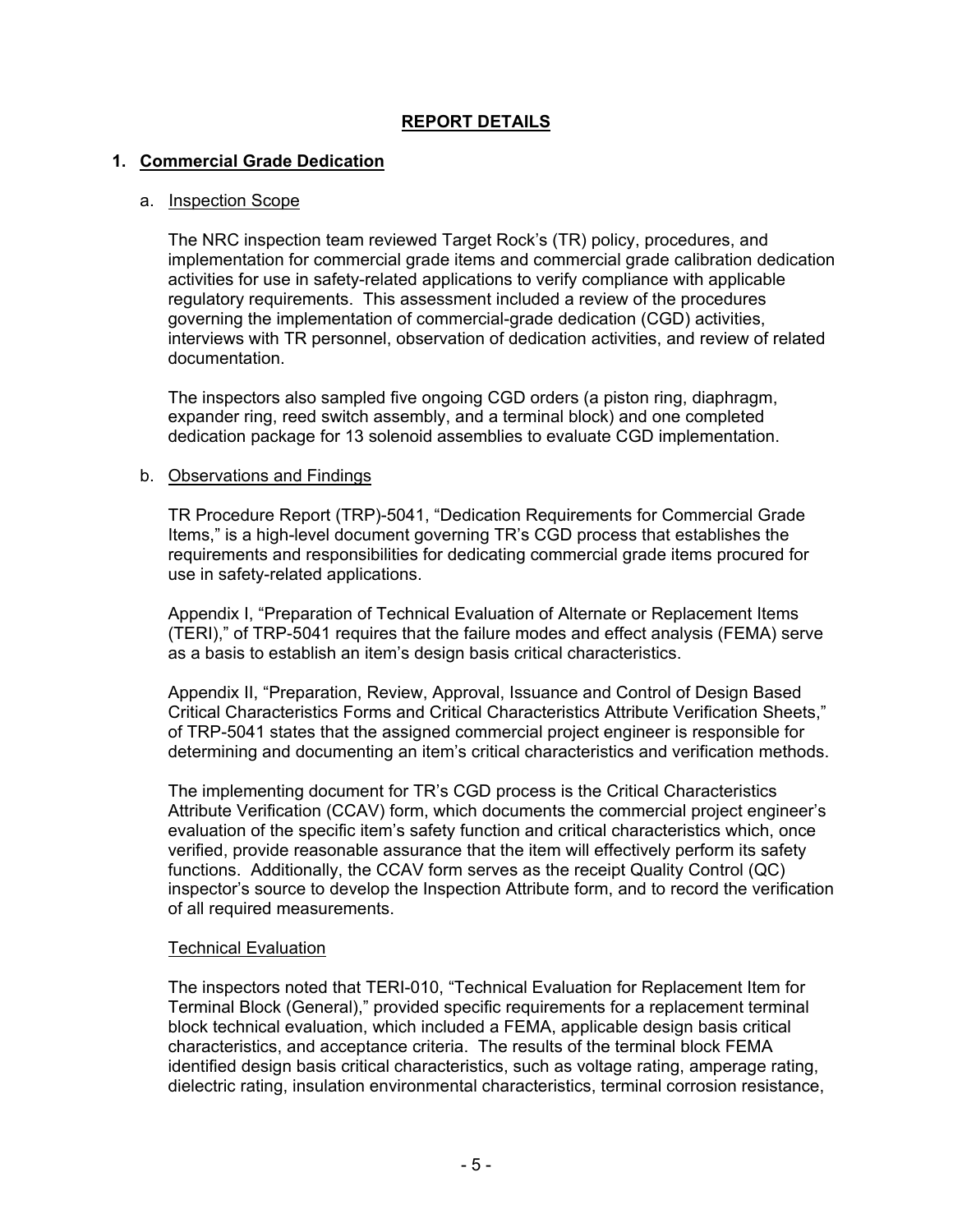and structural characteristics that are required to be verified to ensure safe operation of a solenoid valve.

During CGD of a terminal block part number (P/N) 205674-2, procured from Beyond Components, LLC, on purchase order (PO) 37485, the NRC inspection team observed the TR QC inspector (1) select an adequate sample size from the lot, (2) select the approved CCAV form and design drawing to establish an Inspection Attribute form, and (3) use calibrated Measuring and Test Equipment (M&TE) to record required data to verify the item's critical characteristics. However, upon evaluation of the terminal block CCAV form, the inspectors noted that the performance characteristics, such as voltage rating, amperage rating, and dielectric ratings, which are critical for the safe operation of a solenoid valve, were missing.

The inspectors determined that the approved CCAV form failed to include, and the QC inspector failed to verify, key electrical performance characteristics included in the terminal block FEMA and required by TERI 010 to ensure safe operation of a solenoid valve. Additionally, the inspectors determined the performance characteristics were not verified by another method.

This issue is identified as Nonconformance 99900060/2012-201-01.

#### Witness of CGD Activities

Section 9.0, "Inspection," of TRP-5041, establishes requirements for testing of plated or coated parts by removing the plating and testing by the alloy identification, when an unplated sample is not provided.

The inspectors noted terminal block CCAV form No. 205674, 205675, and 205676, stated that samples tested for material analysis shall have nickel plating removed from terminal screws and plates to verify they are made of brass material.

During witnessing of CGD receipt inspection for terminal block P/N 205674-2, the inspectors evaluated the CCAV form and observed the QC inspector performed the receipt inspection using the proper CCAV form, proper drawing, and calibrated M&TE. However, the inspectors observed that the material critical characteristics of the terminal screws and plate were not verified as the CCAV form requires.

The inspectors learned that the verification of material for terminal block screws and plate for P/N 205674-2 was subcontracted. The inspectors requested and reviewed the associated supplier documentation (TR certification number 12-2280) and determined that the analytical report did not include the appropriate material analysis to verify the terminal screws and plate material. Additionally, the inspectors sampled other terminal block final inspection acceptance reports and noted that the records also did not include the appropriate material analysis to verify the material for the terminal screws and plate.

The NRC inspection team determined that TR's QC inspectors failed to verify required material composition for screws and plate as specified in the terminal block CCAV.

This issue is identified as Nonconformance 99900060/2012-201-02.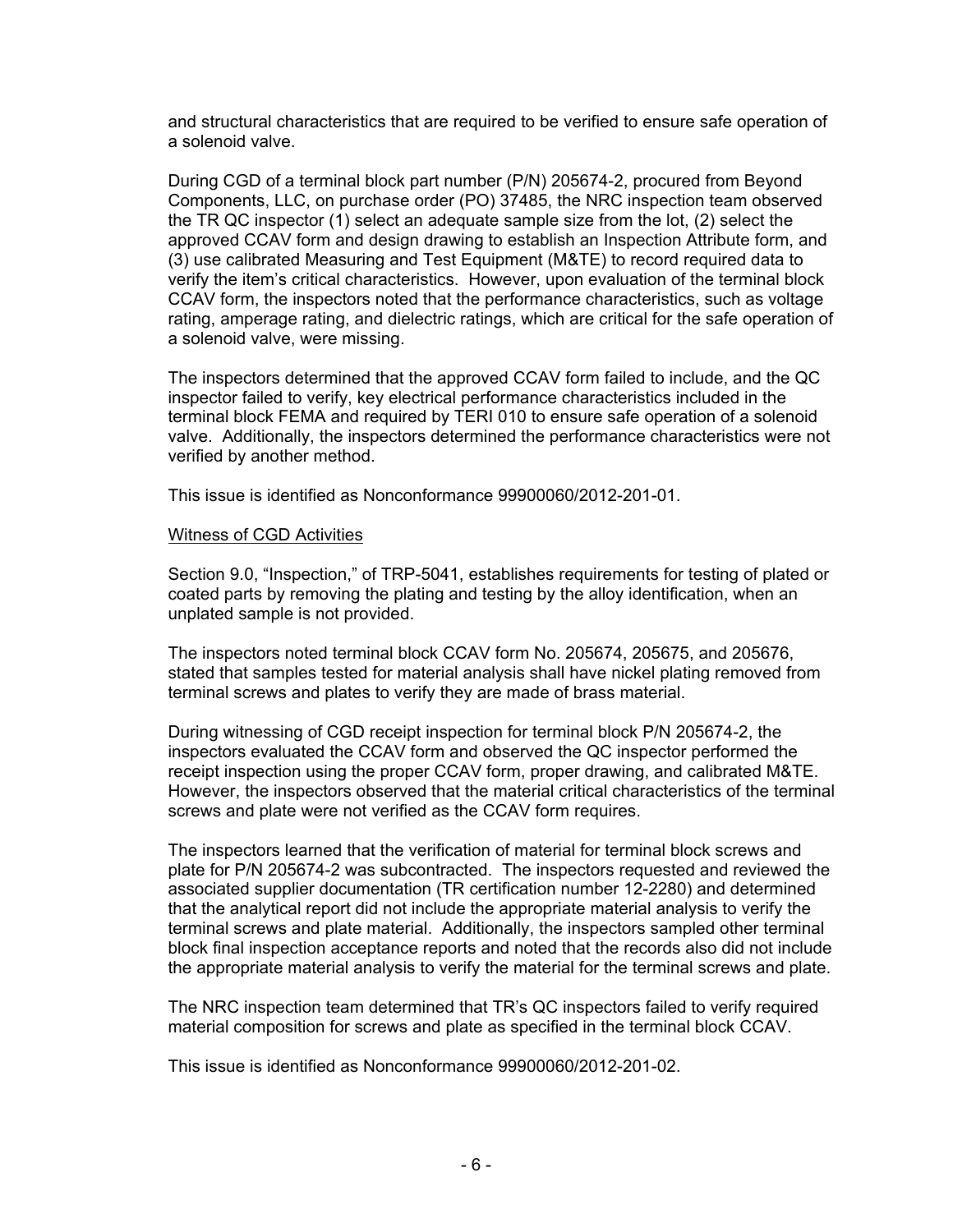#### Review of CGD Documentation

Section 7, "Control of Purchased Items and Services," of the TR Energy Products Nuclear Quality Assurance Manual (QAM) establishes requirements for supplier source evaluation and selection to validate a supplier's capability to provide items or services under procurement specifications.

The NRC inspection team evaluated a sample of subcontractor-provided certificates of conformance (COCs), which stated the supplier had complied with the terms of the PO, and related documentation for CGD receipt inspection of terminal blocks and pressure actuated switches. The inspectors learned that TR selected and approved distributors and suppliers based on complexity of procured items and, in some cases, without performing commercial grade survey, source verification, or other surveillance of the supplier.

The inspectors noted for CGD of terminal blocks (P/N 205674) from Beyond Components and pressure actuated switches (P/N 200372) from Custom Control Sensors, Inc., TR accepted subcontractor-supplied COCs as evidence of supplier verification of required critical characteristics. The inspectors also noted that TR did not conduct a commercial grade survey, source verification, or other surveillance of the supplier to verify that the supplier's quality program was capable of appropriate control of required critical characteristics. The inspectors determined that complete reliance on a commercial supplier COC without verification of appropriate supplier QA controls of required critical characteristics was inadequate.

This issue is identified as Nonconformance 99900060/2012-201-03.

TR initiated corrective action request (CAR) No. 12-063 on September 12, 2012, related to the deficiencies identified in the three previously mentioned nonconformances.

#### Closure of Nonconformance 99900060/2007-201-01

The NRC issued Nonconformance 99900060/2007-201-01 in the 2007 inspection and identified that the TR survey report for Stonite Coil Corporation did not provide objective evidence that the critical characteristics of the hi-pot electrical resistance testing and insulation resistance testing for a solenoid valve coil assembly were controlled under the supplier's documented commercial quality program. These tests provided a basis for establishing reasonable assurance that the supplied item will perform its intended safety function.

During the current inspection, the NRC inspection team sampled five of TR's supplier surveys to ensure that required supplier-verified critical characteristics were documented in the supplier survey checklist and appropriately evaluated during each survey to close Nonconformance 99900060/2007-201-01.

The inspectors determined that TR's supplier survey checklist adequately included audit requirements for evaluation of supplier control of required critical characteristics, and the survey reports provided sufficient objective evidence of supplier critical characteristic control.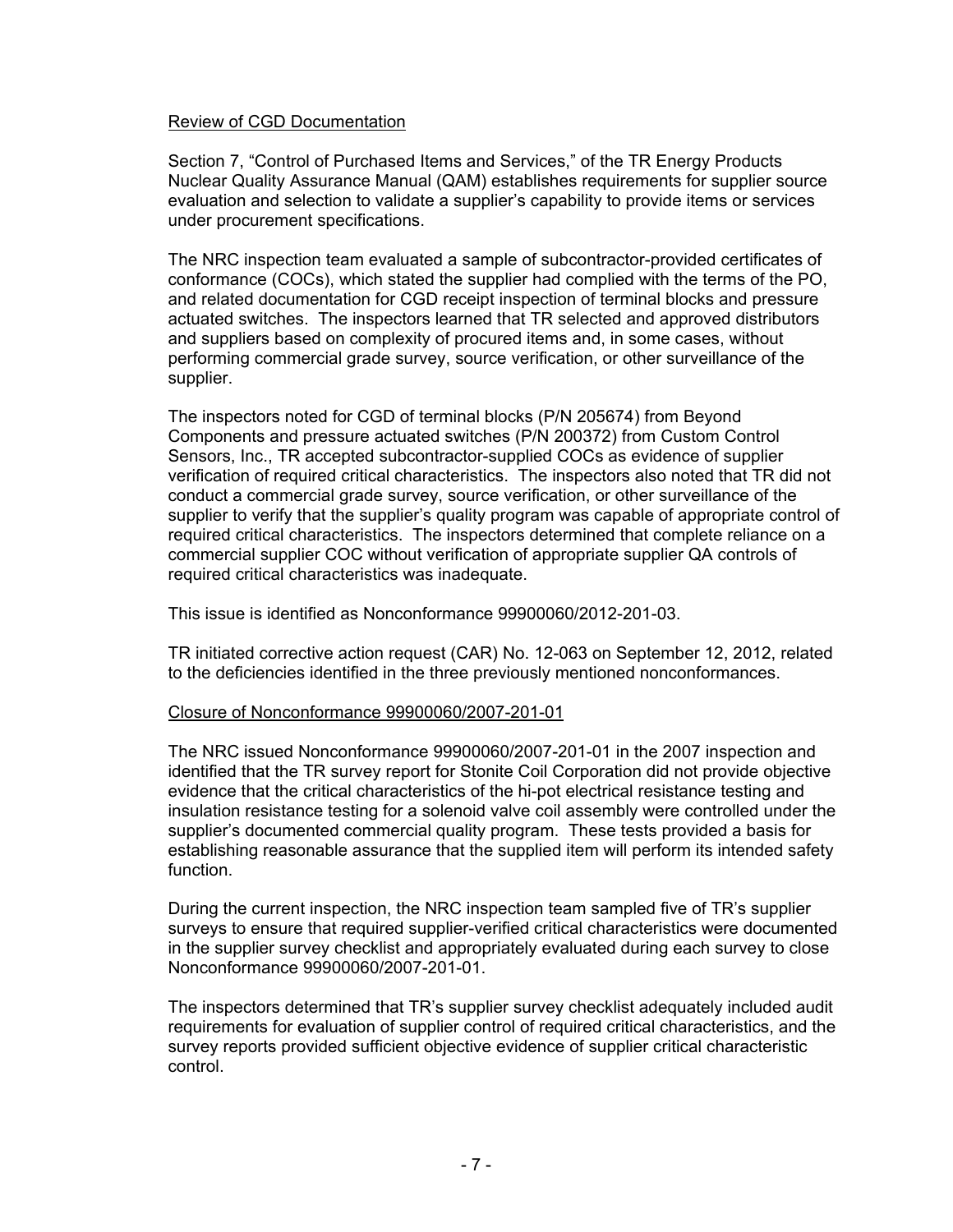The NRC inspection team did not identify any issues in this area and has closed Nonconformance 99900060/2007-201-01.

## Commercial Grade Calibration Services

Section 7, "Control of Purchased Items and Services," of the Quality Manual Procedure (QMP) 1023, "Energy Products Nuclear Quality Assurance Manual, Edition 9," describes the process of acceptance of commercial-grade calibration services through CGD.

The NRC inspection team evaluated three commercially calibrated M&TE samples to verify TR's CGD of commercial-grade calibration services. The sample included a granite surface plate, a digital thermometer, and a light meter. The inspectors observed that the dedication process consists of: (1) TR QA review and acceptance of calibration certificate documenting the as-found and as-left condition, supplier's quality system accreditation to ANSI/ISO/IEC 17025 or equivalent, and the standards used that are traceable to known national standards; (2) an M&TE CCAV form documenting the results of verification of critical characteristics upon receipt inspection; (3) a TR PO invoking the technical and quality requirements; and (4) TR acceptance of commercial supplier's ANSI/ISO/IEC 17025 accreditation certificate or any other accreditation service provided by a domestic accrediting body, as recognized through the mutual recognition arrangement of the International Laboratory Accreditation Program, in lieu of a commercial-grade survey or audit.

The NRC inspection team did not identify any issues in this area.

c. Conclusions

The NRC inspection team determined that TR has established a program that adequately controls CGD in accordance with the regulatory requirements of Appendix B to 10 CFR Part 50. However, TR is not effectively implementing its CGD program consistent with the requirements of Criterion III, "Design Control," and Criterion VII, "Control of Purchased Materials, Equipment, and Services," of Appendix B to 10 CFR Part 50. The NRC inspection team issued Nonconformance 99900060/2012- 201-01 for TR's failure to perform a review for suitability of application of materials and processes essential to the safety-related functions of the structures, systems, and components, and Nonconformance 99900060/2012-201-02 and Nonconformance 99900060/2012-201-03 for TR's failure to verify required critical characteristics during dedication of commercial-grade items, which provides reasonable assurance that commercial items received from its suppliers conform to the applicable specification requirements.

# **2. Design Control**

a. Inspection Scope

The NRC inspection team reviewed the design control program, related procedures, a sample of design documents related to solenoid operated globe valves for Shin-Kori Unit 3&4 project 07Q, and interviewed related engineering personnel to determine if TR design controls conform with the regulatory requirements of Criterion III, "Design Control," of Appendix B to 10 CFR Part 50.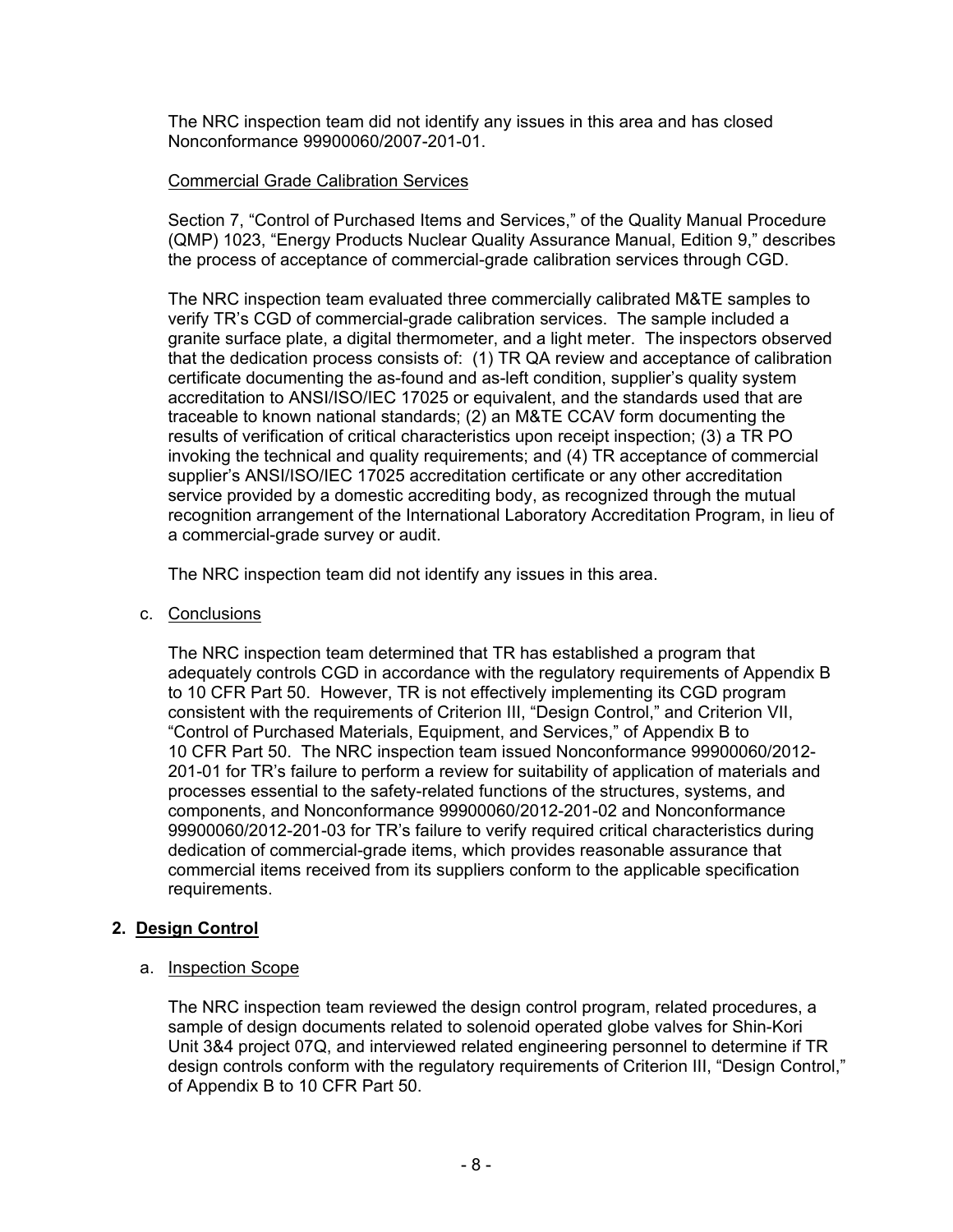## b. Observations and Findings

Section 3, "Design Control," of the TR Energy Products Nuclear QAM describes how to control design inputs, the design process, design analysis, design verification, and interfaces to ensure that design control meets regulatory requirements. QMP-1004, "Design Control," also provides the detailed requirements and responsibilities for implementation of the TR design process.

The inspectors verified that the design control procedures and a sample of documentation associated with the Shin-Kori project met design control requirements. The sample of documentation included: the project review record, the bill of material, the calculation sheets, the design report, and the equipment qualification report.

The inspectors also verified in interviews with engineering staff that TR's design process was performed properly, focusing on interface control and feedback of operating experience for design changes.

#### c. Conclusions

With the exception of Nonconformance 99900060/2012-201-01 outlined in Section 1 of this report, the NRC inspection team determined that TR has established a program that adequately controls design in accordance with the regulatory requirements of Criterion III of Appendix B to 10 CFR Part 50. Based on the limited sample of TR design relevant documentation reviewed and interviews with TR staff, the inspectors determined that TR is effectively implementing these control processes in support of safety-related valve design. The inspection team identified no findings of significance.

## **3. Procurement/Supplier Control**

#### a. Inspection Scope

The NRC inspection team reviewed procurement and supplier related procedures, a sample of purchasing records, and interviewed related personnel to determine if TR procurement and supplier controls were in compliance with the regulatory requirements of Criterion IV, "Procurement Document Control," and Criterion VII, "Control of Purchased Materials, Equipment, and Services," of Appendix B to 10 CFR Part 50.

The inspectors also selected a sample of POs, associated approved supplier list entries, and other related TR documents for evaluation.

#### b. Observations and Findings

Section 4, "Procurement Document Control," and Section 7, "Control of Purchased Items and Services," of the TR Energy Products Nuclear QAM describes the processes and controls established to ensure purchased items and services meet applicable technical and quality requirements. QMP-1006, "Purchasing," and QMP-1017, "Quality Audits," detail the TR procurement processes and qualification of approved suppliers. As required by these procedures, suppliers were evaluated during procurement and applicable requirements were passed down to TR suppliers through purchase orders.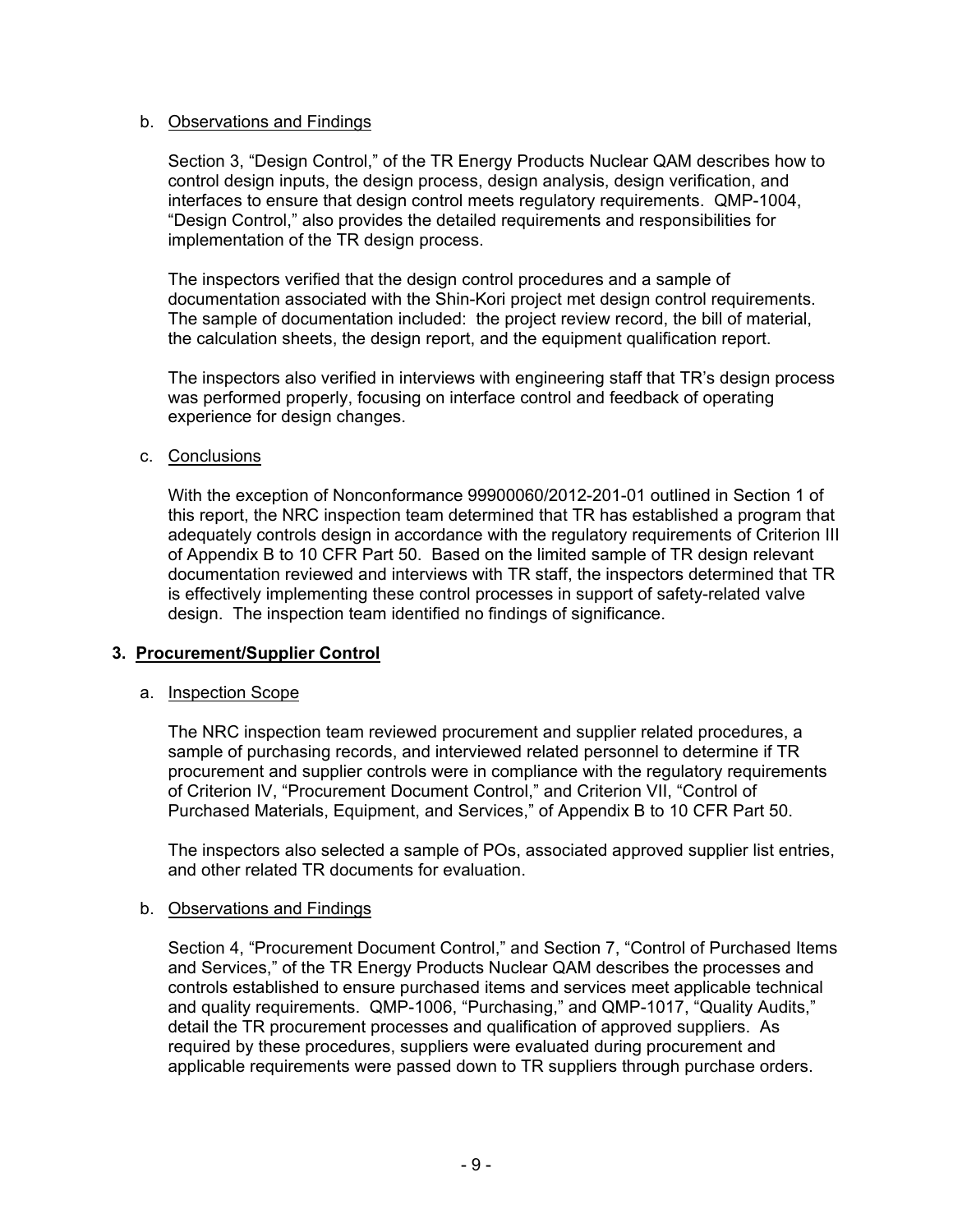The inspectors noted that the technical requirements of TR purchase requisitions (PRs) automatically transferred to related POs through the Oracle system and were issued to suppliers. The inspectors confirmed that technical requirements of PRs were transferred to the relevant POs without modification or amendment. The inspectors found that all supplier qualification was conducted by TR survey or by evaluation of Nuclear Industry Assessment Committee (NIAC) audit. The inspectors found that the lead auditor and supply chain personnel were knowledgeable of supplier control and purchasing control procedures and appropriately implemented TR purchasing requirements.

## c. Conclusions

With the exception of Nonconformance 99900060/2012-201-02 and Nonconformance 99900060/2012-201-03 outlined in Section 1 of this report, the NRC inspection team determined that TR has established a program that adequately controls procurement of equipment and services in accordance with the regulatory requirements of Criterion IV and VII of Appendix B to 10 CFR Part 50. Based on the limited sample of documents reviewed and personnel interviewed, the inspectors determined that TR is effectively implementing these control processes in support of safety-related valve manufacturing. The inspection team identified no findings of significance.

## **4. Special Processes**

## a. Inspection Scope

The NRC inspection team reviewed special process control procedures, a sample of welding and nondestructive examination (NDE) records, and observed in-process welding and liquid penetrant inspection (LPI) activities to determine if TR special process controls complied with the regulatory requirements of Criterion IX, "Control of Special Processes," of Appendix B to 10 CFR Part 50.

# b. Observations and Findings

Section 9, "Control of Processes," of the TR Energy Products Nuclear QAM describes the procedure qualification requirements, personnel qualification requirements, and programmatic controls that ensure special processes meet Section III and Section IX of the ASME Code and other regulatory requirements. TRP-7265, "Control of Special Processes Welding and Hardsurfacing," provides the detailed requirements and responsibilities for implementation of welding and hardsurfacing processes. TRP-1689, "Liquid Penetrant Inspection Procedure," and TRP-2297, "Liquid Penetrant Acceptance Criteria," provide detailed requirements on LPI inspection procedures and acceptance criteria.

The inspectors verified that the special processes were properly controlled in accordance with TR requirements by interviewing NDE and welding personnel, observing in-process LPI for a 1-inch solenoid valve body, and observing in-process hardsurfacing for a 6-inch by 10-inch relief valve main disk and for a main seat 1-inch solenoid valve. The inspectors verified that the welders were using the appropriate welding procedures, were cognizant of the prerequisite setup requirements, and had established setup conditions (amperage, voltage, deposition rate, pre-heat conditions) consistent with requirements. The inspectors verified that all measurement equipment,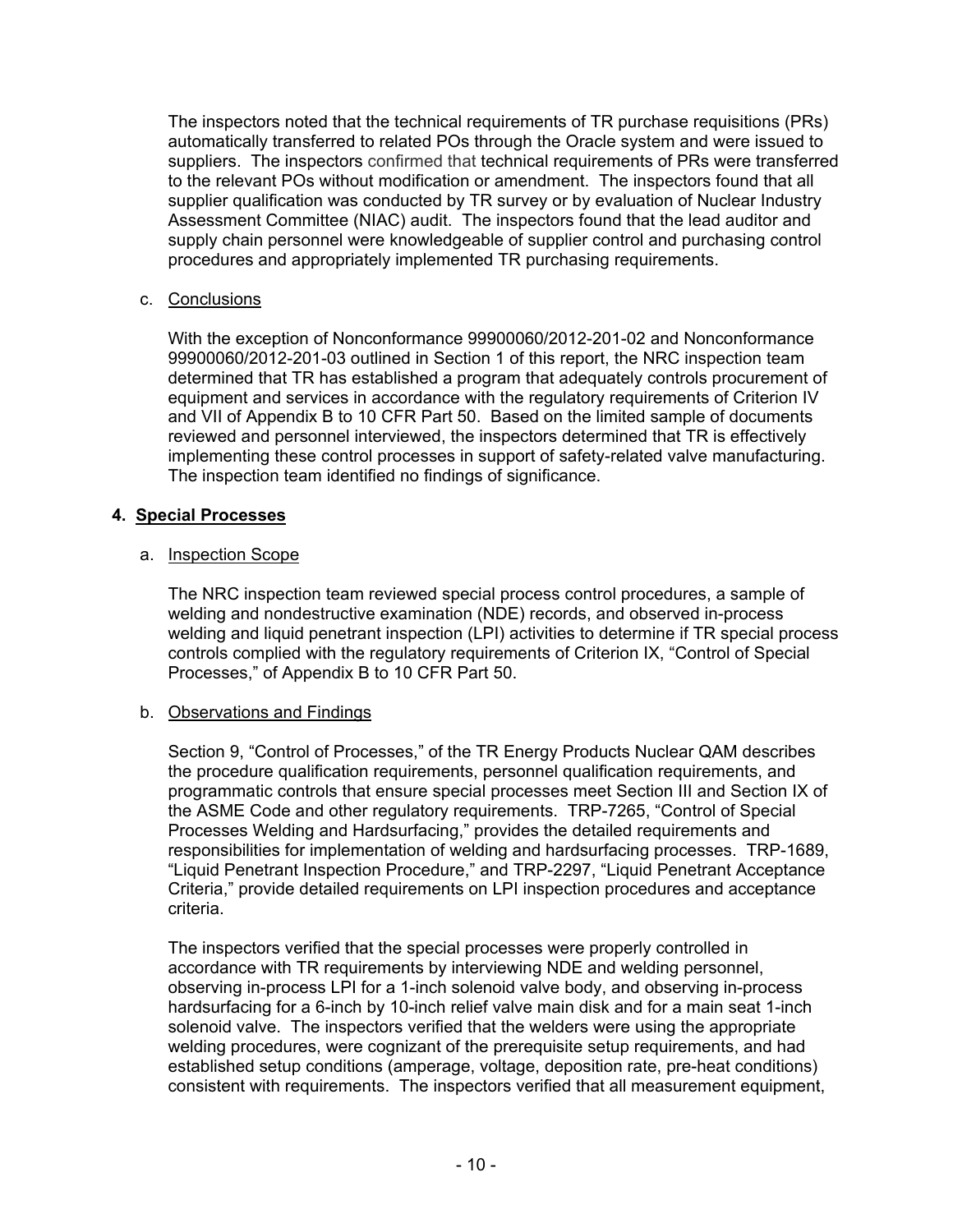such as contact pyrometers, were within current calibration schedule and capable of measuring within the required temperature range.

In addition, the inspectors verified, by review of a sample of qualification and certification documentation for personnel performing LPI, that NDE personnel met the requirements of SNT-TC-1A, which is the recommended guideline of ASME Code, Section III, Subsection NX-5521. Also, the inspectors verified that a sample of Shin-Kori project welders and those welders observed during this inspection were properly qualified in accordance with requirements of Section III and Section IX of the ASME Code.

## c. Conclusions

The NRC inspection team determined that TR has established a program that adequately controls special processes in accordance with the regulatory requirements of Criterion IX of Appendix B to 10 CFR Part 50. Based on the limited sample of records reviewed and on the observation of in-process special processes, the inspectors determined that TR is effectively implementing these control processes in support of safety-related valve manufacturing. The inspection team identified no findings of significance.

## **5. Inspection**

#### a. Inspection Scope

The NRC inspection team reviewed inspection policies and procedures to determine if TR's controls were in compliance with the regulatory requirements of Criterion X, "Inspection," of Appendix B to 10 CFR Part 50. In addition, the inspectors discussed the inspection program with TR inspection personnel responsible for implementation, reviewed documented results of final inspections, and observed inspections performed as part of the ongoing nuclear-related fabrication activities, including receiving, receipt-inspection, and in-process inspections, to verify inspection program implementation.

## b. Observations and Findings

#### Receiving

The NRC inspection team evaluated QMP-1015, which describes the process for performance of receiving activities at TR including: receipt of incoming shipments; performance of initial review of package documentation to verify the purchase was consistent with PO information retrieved from the Oracle Enterprise Resource Program (ERP) system; review for obvious shipping damage; and verification of the quality of the items received. The procedure also documents the process for creating the receipt traveler, which is attached to the item and then staged in the QA storage rack area.

The NRC inspection team verified through observation the receipt of several items, including PO No. 37696, "Piston Rings," and PO No. 37204, "Machined Bar Stock," that the material handler was performing activities in accordance with QMP-1015. These activities include review of packaging documentation, confirmation of the PO information, review for any obvious damage, verification of the quantity received, and generation of the receipt traveler.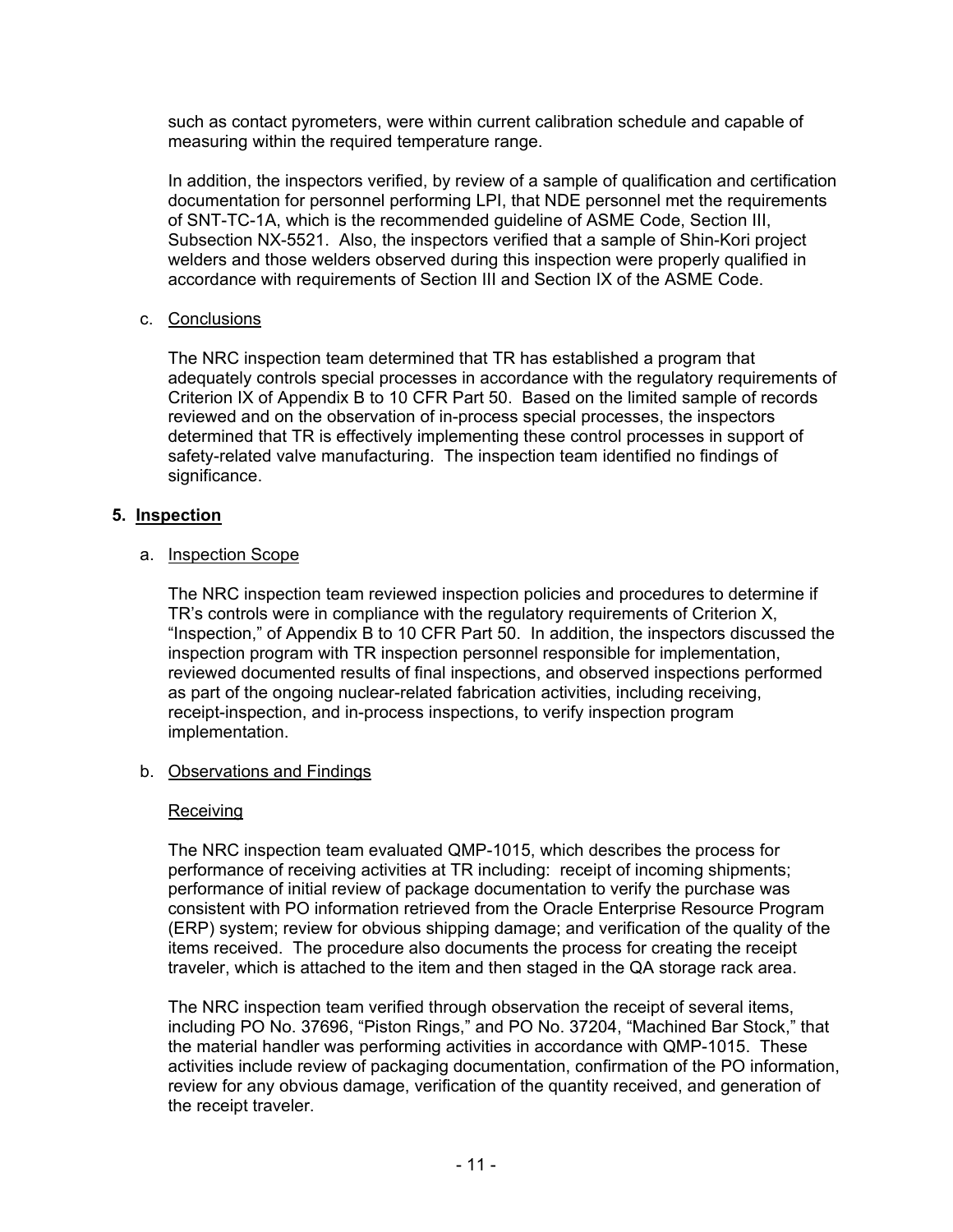### In-Process and Final Inspection

The NRC inspection team evaluated QMP-1010, "Inspection and Testing," which describes the various inspection and testing activities that TR personnel performed in support of the commercial nuclear product fabrication. The inspectors confirmed that the procedure included pertinent information that clearly identified and controlled the production activities at the inspection workstations including: inspection requirements and acceptance criteria hold points, planning, sampling, in-process inspection, final inspections, rework inspection requirements, and recording.

The inspectors evaluated several in-process inspection activities and documents including: (1) a bonnet assembly for a 2-inch solenoid valve, which included verification of required dimensional measurements; (2) manufacturing and inspection (M&I) checklist for a 2-inch solenoid valve; (3) M&I checklist for a 2-inch 900 pound fail-open solenoid valve; and (4) inspection of a reed switch assembly. The inspectors observed the TR QC inspector using various M&TE during the inspections, and confirmed that the QC inspector was knowledgeable about the proper use and configuration of each instrument. The inspectors verified that the production documentation described all major machining and inspection activities from receipt of raw material to shipping of finished product, and included required customer and authorized nuclear inspector hold or witness points.

The inspectors also evaluated final acceptance inspection report TR form 2A 6/09 and inspection attribute sheet TR form 2A, and confirmed that the QC inspector generated the attribute sheet in accordance with the requirements of QMP-1010. The inspectors verified that the QC personnel used the applicable CCAV and design drawings to generate the attribute sheets; the final inspection report was generated in accordance with the requirements specified in Addendum 2, "Inspection Report," of QMP-1010; and QC personnel recorded data appropriately.

The inspectors also reviewed a sample of inspection-related nonconformance reports (NCRs) and verified that the QC inspectors were knowledgeable about the NCR process for inspection-identified anomalies.

## Qualification of QC Inspectors

The NRC inspection team evaluated training and qualification requirements for quality control inspection personnel as defined in QMP-1018, "Training." The inspectors verified that the procedure described methods to qualify and certify personnel who perform inspections and testing activities. The NRC inspectors also sampled several QC inspector qualification records and confirmed completion of required training.

## c. Conclusions

The NRC inspection team determined that TR has established a program that adequately controls inspection activities in accordance with the regulatory requirements of Criterion X, "Inspection," of Appendix B to 10 CFR Part 50. Based on the limited sample of inspection activities observed and documents reviewed, the inspectors determined that TR is effectively implementing its inspection programs in support of safety-related valve manufacturing. The inspection team identified no findings of significance.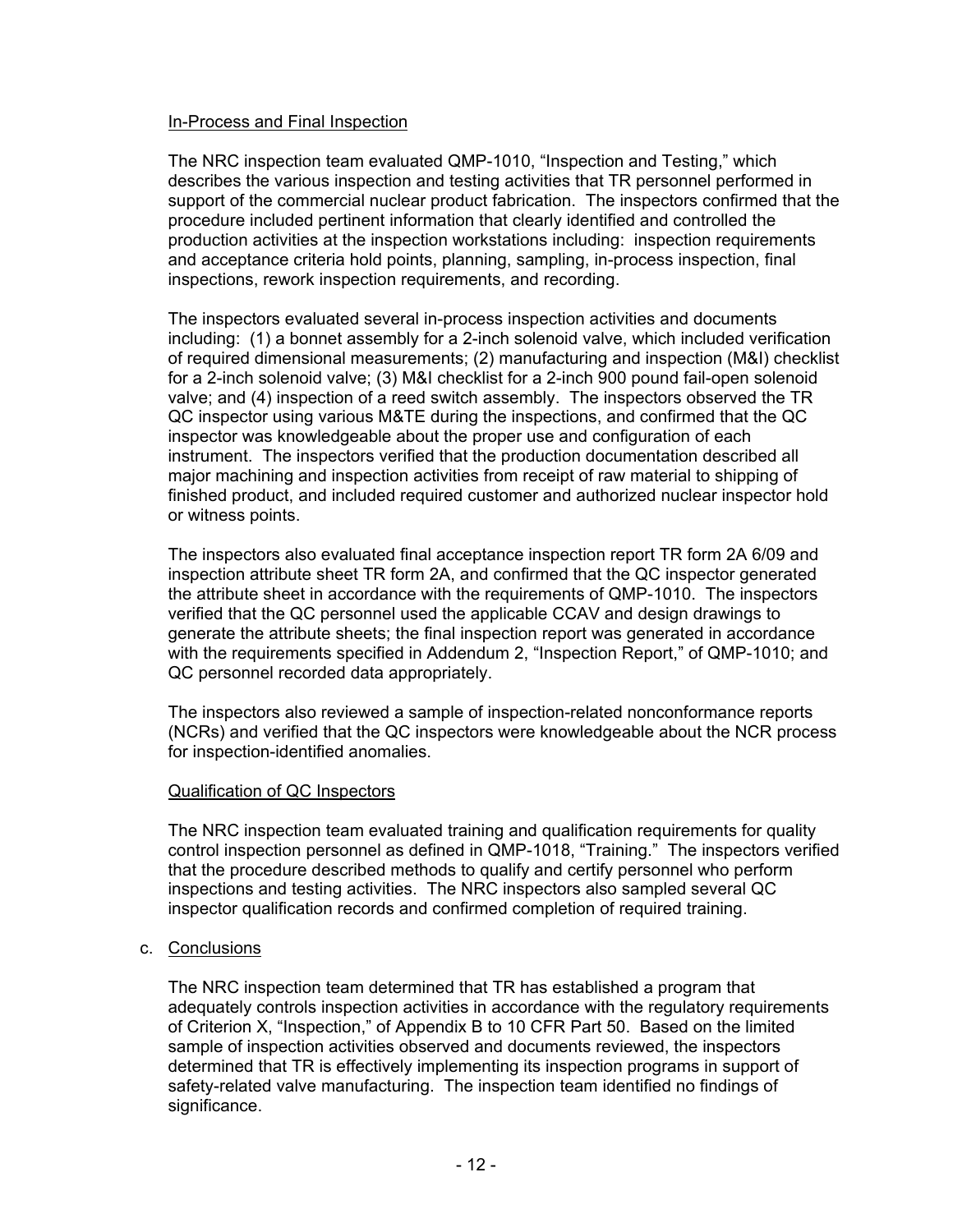# **6. Test Control**

### a. Inspection Scope

The NRC inspection team reviewed test procedures, a sample of test records, and observed in-process test activities with an emphasis on the 1-inch solenoid valve to determine if TR test controls were in compliance with the regulatory requirements of Criterion XI, "Test Control," of Appendix B to 10 CFR Part 50.

#### b. Observations and Findings

The NRC inspection team evaluated QMP-1010, "Inspection and Testing," which describes the various inspection and testing activities that TR personnel performed in support of the commercial nuclear product fabrication. The inspectors confirmed that the procedure clearly identifies and controls testing associated with safety-related valve production.

The inspectors observed and interviewed TR test personnel during all static and functional tests for a 1-inch solenoid valve, and compared the observed testing activities to the related test procedures. Testing for the 1-inch solenoid valve was selected because it is common to both the Korean and United States (U.S.) operating fleets, and is considered representative of similar tests for solenoid valves of other sizes. The inspectors noted that all tests were manually controlled, and the test technician recorded and interpreted results at the time of the test. The inspectors found that the test personnel were knowledgeable about the testing procedures and their testing activities appropriately implemented TR test control requirements. Additionally, the inspectors verified that test technician qualification documentation met TR requirements for the observed testing.

A sample of completed 1-inch and 1.5-inch solenoid valve test documentation was selected for verification. The inspectors established that the format and content of the test documentation was representative of other completed test reports, that a qualified test technician appropriately recorded required test data, and the test documentation met QMP-1010 requirements.

#### c. Conclusions

The NRC inspection team determined that TR has established a program that adequately controls testing in accordance with the regulatory requirements of Criterion XI of Appendix B to 10 CFR Part 50. Based on the limited sample of test activities observed and documents reviewed, the inspectors determined that TR is effectively implementing these control processes in support of safety-related valve manufacturing. The inspection team identified no findings of significance.

## **7. Nonconformance and Corrective Action**

#### a. Inspection Scope

The NRC inspection team reviewed nonconformance and corrective action programs, related procedures, a sample of NCRs and CARs for the U.S. and Korean projects, and interviewed related QA personnel to determine whether TR is in conformance with the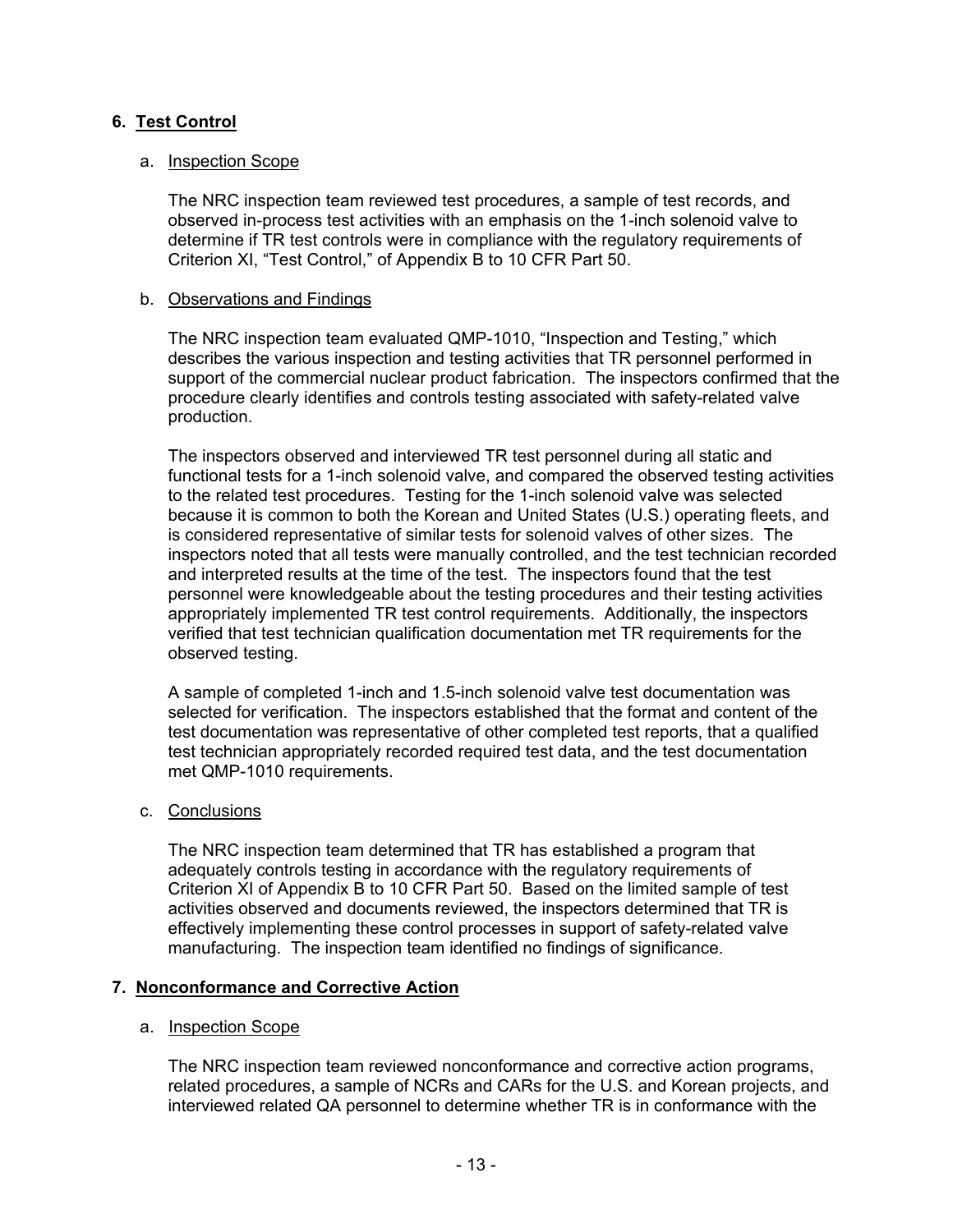regulatory requirements of Criterion XV, "Nonconforming Materials, Parts, or Components," and Criterion XVI, "Corrective Action," of Appendix B to 10 CFR Part 50.

The inspection team also reviewed TR's process to control nonconformance to ensure a connection to the 10 CFR Part 21, "Reporting of Defects and Noncompliance," reporting procedures.

#### b. Observations and Findings

The NRC inspection team verified the TR procedures for nonconformance control includes identification, segregation, documentation, disposition processes, and is connected to the TR corrective action program for valve manufacturing. The inspectors selected seven NCRs and six CARs for U.S. and Korean projects for review to verify the proper implementation of requirements.

The inspectors noted that TR has issued about 1,500 NCRs per year for hardware-related deviations, most of the NCRs were raised during receipt and in-process inspections, and TR appropriately disposed of the nonconformance samples evaluated.

Additionally, the inspector verified that a sample of CARs related to customer returned items were evaluated appropriately for 10 CFR Part 21 reporting.

c. Conclusions

The NRC inspection team determined that TR has established a program that adequately controls nonconforming items and corrective actions in accordance with the regulatory requirements of Criterion XV and Criterion XVI of Appendix B to 10 CFR Part 50. Based on the sample of documents reviewed, the inspectors determined that TR is effectively implementing these control processes in support of safety-related valve manufacturing. The inspection team identified no findings of significance.

## **8. Measuring and Test Equipment**

## a. Inspection Scope

The NRC inspection team reviewed M&TE policies and procedures to determine if TR's controls were in compliance with the regulatory requirements of Criterion XII, "Control of Measuring and Test Equipment," of Appendix B to 10 CFR Part 50. In addition, the inspectors verified the implementation of M&TE control through direct observation of inspection activities of TR personnel and review of certificates of calibration for a sample of M&TE.

## b. Observations and Findings

The NRC inspection team evaluated a sample of M&TE and related documentation, including two pressure gauges used to perform hydro and nitrogen leak-rate testing on a 1-inch solenoid valve, the calibration of a dead weight tester, and instruments used during inspection activities. The inspectors confirmed the instruments were calibrated and appropriate for the range of operation for each inspection activity.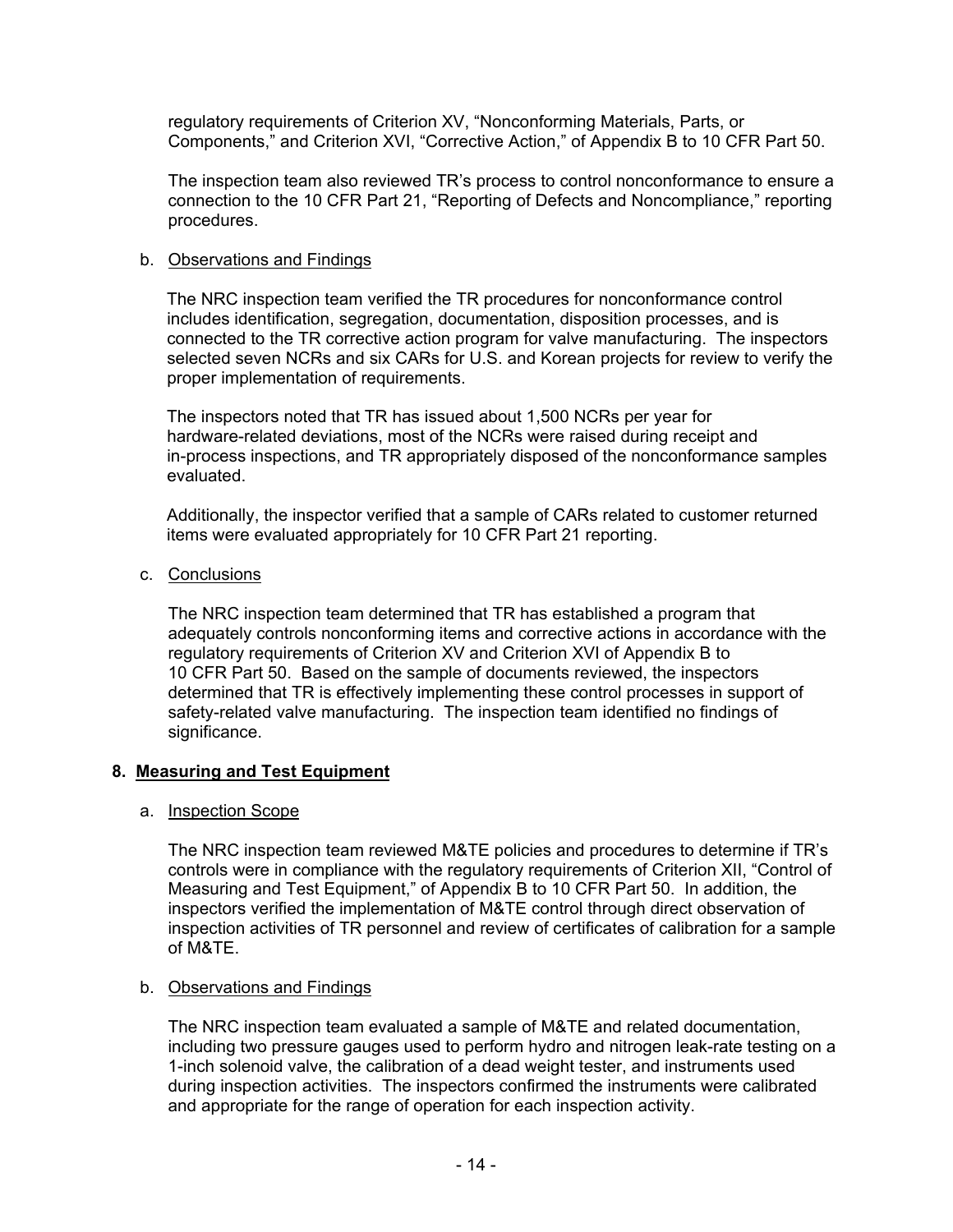The inspectors evaluated TR's calibration frequency for common items listed in QMP-1011, section 5.2.4.6, "Frequency of Calibration Intervals," and discussed the basis for the calibration frequency with TR personnel. The inspectors confirmed that the calibration frequency was based on original equipment manufacturer recommended standards, operational experience, and frequency of use.

The inspectors evaluated a sample of calibration discrepancy reports and verified that information, including instrument identification, description of out of tolerance condition, method of discovery, period of use, and determination if there was an impact on other products, was recorded. The inspectors verified that all required information was recorded on the sampled reports.

Additionally, TR's supplier calibration services oversight process was evaluated. Specifically, the inspectors reviewed calibration laboratory accreditation documentation and confirmed that the accreditation covered the ranges of parametric values for which these devices were used during testing. The inspectors confirmed traceability to National Institute of Standards and Technology calibration standards and that all test and inspection equipment used for the observed inspection and test activities were controlled, documented, and current for calibration requirements.

#### c. Conclusions

The NRC inspection team determined that TR has established a program that adequately controls calibration and use of M&TE in accordance with the regulatory requirements of Criterion XII, "Control of Measuring and Test Equipment," of Appendix B to 10 CFR Part 50. Based on the limited sample of calibration and measurement activities observed and documents reviewed, the inspectors determined that TR is effectively implementing its M&TE program in support of safety-related valve manufacturing. The inspection team identified no findings of significance.

## **9. Entrance and Exit Meetings**

On September 10, 2012, the inspectors presented the inspection scope during an entrance meeting with Mr. James D. White, TR General Manager, and other TR personnel. On September 14, 2012, the inspectors presented the inspection results during an exit meeting with Mr. Steve Pauly, TR Vice President–Energy Products, and other TR personnel.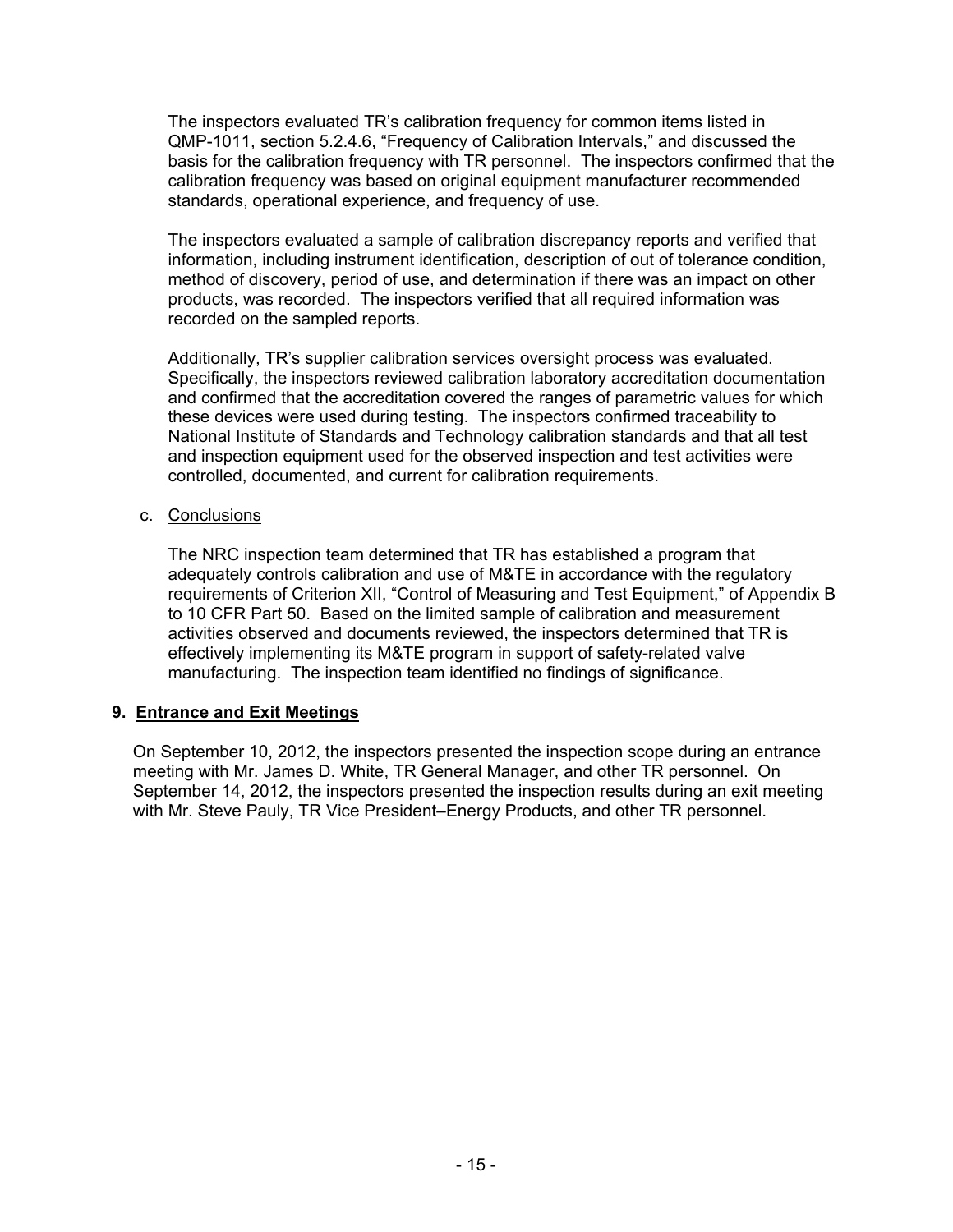# **ATTACHMENT**

# **1. Persons Contacted and NRC Staff Involved:**

| <b>Name</b>             | <b>Title</b>                                      | <b>Affiliation</b> | <b>Entrance</b> | <b>Exit</b> | Interviewed |
|-------------------------|---------------------------------------------------|--------------------|-----------------|-------------|-------------|
| James D. White          | <b>General Manager</b>                            | <b>Target Rock</b> | X               |             |             |
| <b>Steve Pauly</b>      | Vice President -<br><b>Energy Products</b>        | <b>Target Rock</b> |                 | X           |             |
| <b>Bill Brunet</b>      | Director, QA                                      | <b>Target Rock</b> | X               | X           |             |
| <b>Michael Cinque</b>   | Director of Program<br>Management                 | <b>Target Rock</b> | X               | X           |             |
| <b>Michael Grant</b>    | Director, Operations                              | <b>Target Rock</b> | X               |             |             |
| Lisa King               | Director, HR                                      | <b>Target Rock</b> | X               | X           |             |
| John DeBonis            | QA Manager                                        | <b>Target Rock</b> | X               | X           | X           |
| William Meehan          | Supplier QA Manager                               | <b>Target Rock</b> | X               | X           | X           |
| Alex Dimeo              | <b>Engineering Manager</b>                        | <b>Target Rock</b> | X               | X           | X           |
| <b>Steve Suntzenich</b> | <b>Production Control</b><br>Manager              | <b>Target Rock</b> | X               | X           |             |
| Ed Bradshaw             | <b>Energy Products</b><br>Program Manager         | <b>Target Rock</b> | X               | X           |             |
| Dave Bryan              | <b>QA Engineer</b>                                | <b>Target Rock</b> | X               | X           | X           |
| Denise DelPino          | <b>Senior HR Generalist</b>                       | <b>Target Rock</b> | X               | X           |             |
| <b>Robert Frole</b>     | Consultant                                        | <b>Target Rock</b> | X               | X           | X           |
| Mark McCain             | Assembly & Test<br>Manager                        | <b>Target Rock</b> | X               |             | X           |
| Joseph Simonetti        | <b>Energy Products</b><br><b>Project Engineer</b> | <b>Target Rock</b> | X               |             |             |
| <b>Brian Maher</b>      | QC Manager                                        | <b>Target Rock</b> |                 | X           |             |
| James Chappina          | Welder                                            | <b>Target Rock</b> |                 |             | X           |
| Johnathan Brown         | <b>Welding Engineer</b>                           | <b>Target Rock</b> |                 |             | X           |
| Hugo Zunino             | <b>Assembly Supervisor</b>                        | <b>Target Rock</b> |                 |             | X           |
| Dave Crayton            | <b>Test Technician</b>                            | <b>Target Rock</b> |                 |             | X           |
| Adam Scheiber           | <b>Inspection Supervisor</b>                      | <b>Target Rock</b> |                 |             | X           |
| Nick Campanelli         | Senior Manager,<br><b>Defense Engineering</b>     | <b>Target Rock</b> |                 |             | X           |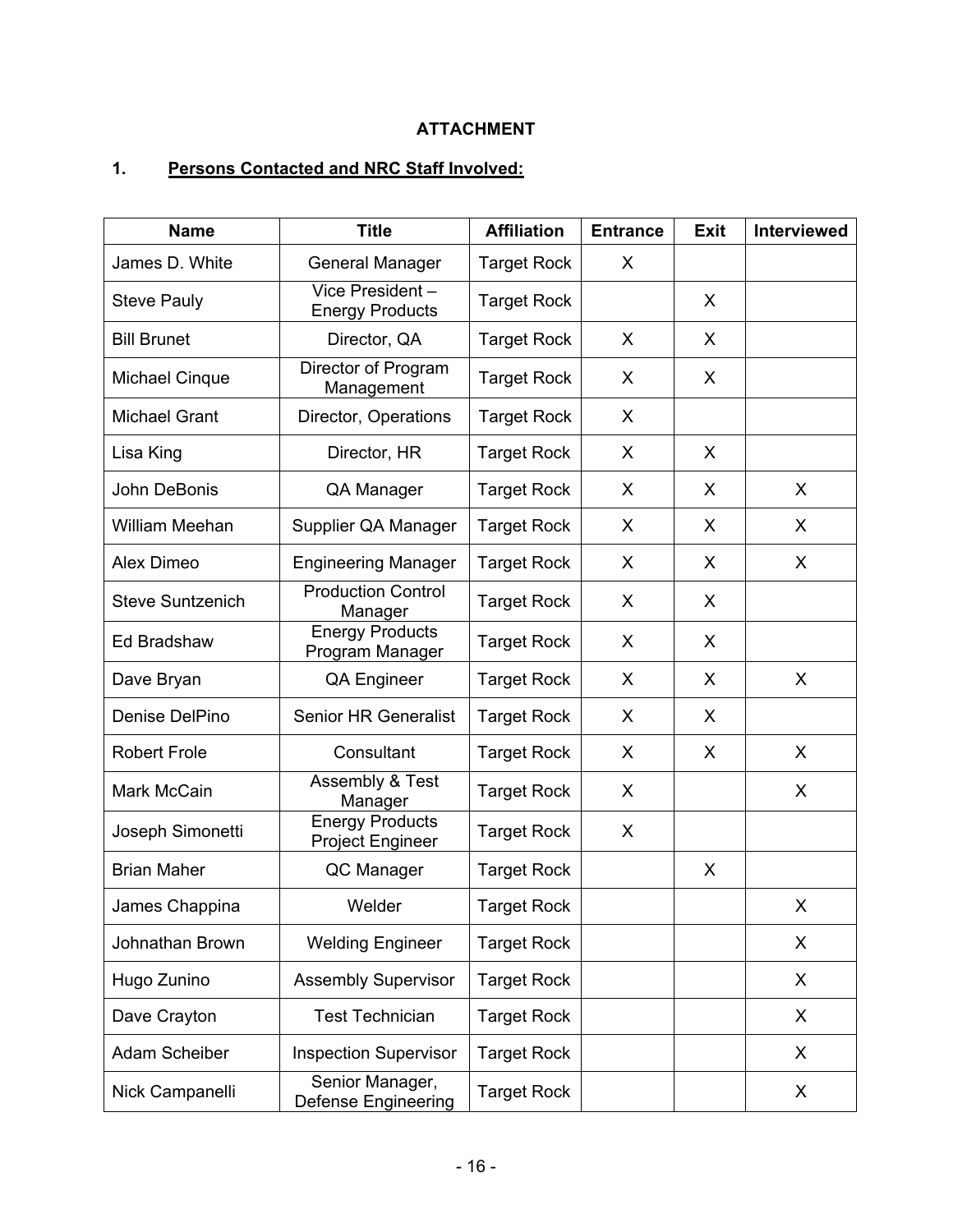| <b>Name</b>                                           | <b>Title</b>                                   |                    | <b>Entrance</b> | <b>Exit</b> | Interviewed  |
|-------------------------------------------------------|------------------------------------------------|--------------------|-----------------|-------------|--------------|
| Electro/Mechanical<br><b>Kevin Cordle</b><br>Engineer |                                                | <b>Target Rock</b> |                 |             | X            |
| Sandy Castelli<br><b>Welding Supervisor</b>           |                                                | <b>Target Rock</b> |                 |             | $\mathsf{X}$ |
| Elizabeth LoPiccolo                                   | 1 <sup>st</sup> Class Dimensional<br>Inspector | <b>Target Rock</b> |                 |             | X            |
| <b>Manual Ortiz</b>                                   | 1 <sup>st</sup> Class Dimensional<br>Inspector | <b>Target Rock</b> |                 |             | X            |
| Christopher Gregg                                     | Metallurgy Laboratory<br>Technician            | <b>Target Rock</b> |                 |             | X            |
| Brian Zatkowski                                       | <b>Inspection Supervisor</b>                   | <b>Target Rock</b> |                 |             | X            |
| Jim Baccoli                                           | Supply Chain<br>Manager                        | <b>Target Rock</b> |                 |             | X            |
| Hwan-Yong Yu                                          | Deputy General<br>Manager of PM                | Doosan             | X               | X           |              |
| Moon-Taek Lim                                         | QA Manager                                     | Doosan             | X               | X           |              |
| <b>Richard Rasmussen</b>                              | <b>Branch Chief, CEVB</b>                      | <b>NRC</b>         | X               | X           |              |
| George Lipscomb                                       | <b>Inspection Team</b><br>Leader               | <b>NRC</b>         | X               | X           |              |
| <b>Greg Galletti</b>                                  | <b>Inspection Team</b><br>Member               | <b>NRC</b>         | X               | X           |              |
| Raju Patel                                            | <b>Inspection Team</b><br>Member               | <b>NRC</b>         | X               | X           |              |
| Myung-Mo Jung                                         | <b>Inspection Team</b><br>Member               | <b>KINS</b>        | X               | X           |              |
| Hong-Key Kim                                          | <b>Inspection Team</b><br>Member               | <b>KINS</b>        | X               | X           |              |

# **2. Inspection Procedures Used:**

IP 43002, "Routine Inspections of Nuclear Vendors"

IP 43004, "Inspection of Commercial-Grade Dedication Programs"

# **3. Items Opened, Closed, And Discussed:**

| Item Number          | <b>Status</b> | Type       | Description           |
|----------------------|---------------|------------|-----------------------|
| 99900060/2007-201-01 | Closed        | <b>NON</b> | App. B, Criterion VII |
| 99900060/2012-201-01 | Opened        | <b>NON</b> | App. B, Criterion III |
| 99900060/2012-201-02 | Opened        | <b>NON</b> | App. B, Criterion VII |
| 99900060/2012-201-03 | Opened        | <b>NON</b> | App. B, Criterion VII |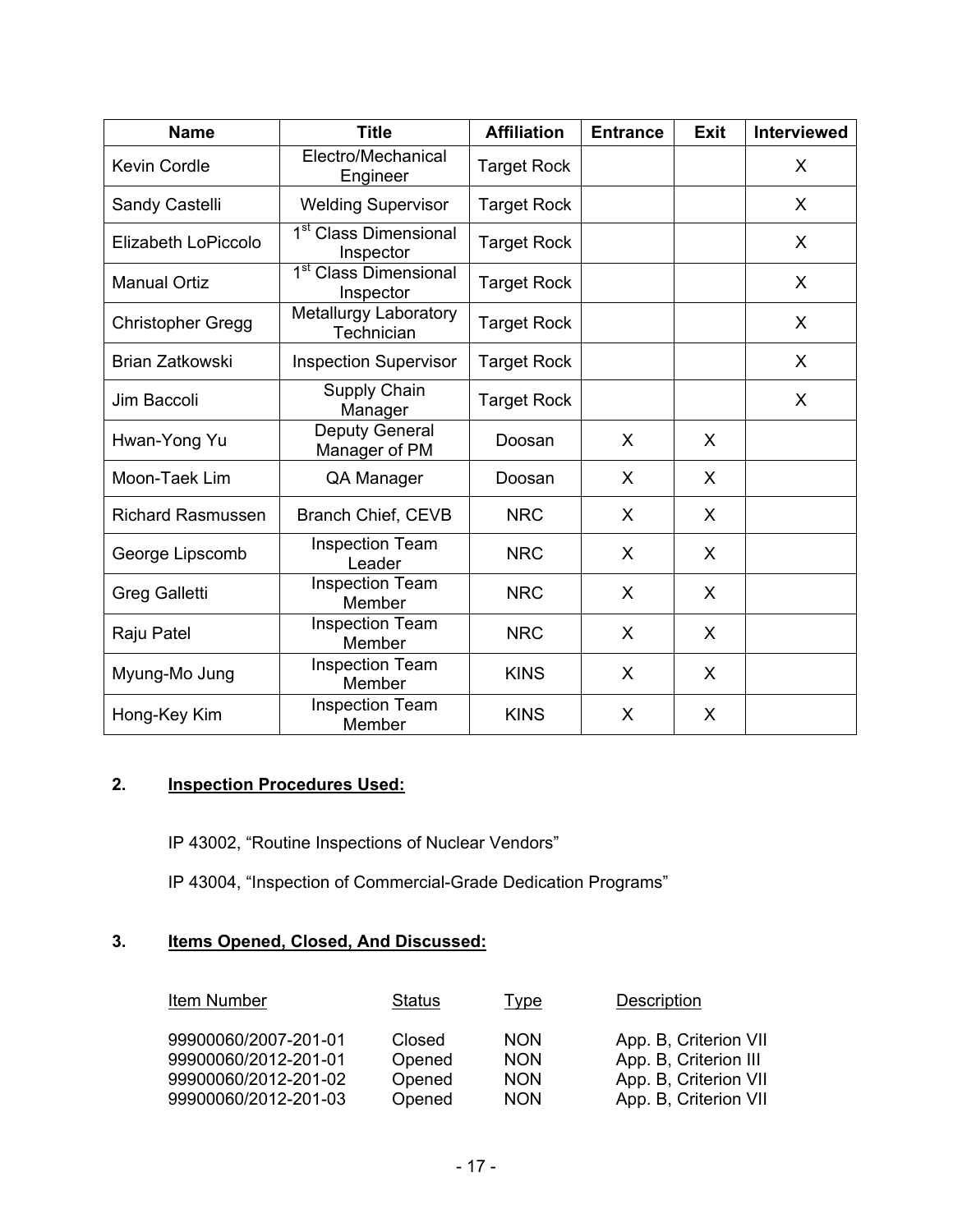## **4. Documents Reviewed:**

## Quality Management Procedures

QMP-1001, "Index to Quality Management System Procedures," Revision E, December 3, 2007

QMP-1004, "Design Control," Revision E, October 19, 2007

QMP-1006, "Purchasing," Revision G, June 2, 2011

QMP-1007, "Control of Customer Supplied Product, "Revision E, April 12, 2010

QMP-1010, "Inspection and Testing," Revision G, May 25, 2010

QMP-1011, Form 2, "Calibration Discrepancy Report," Revision B, April 13, 2012

QMP-1012, "Inspection and Test Status," Revision B, November 30, 2005

QMP-1013, "Control of Nonconforming Product," Revision K, March 2, 2011

QMP-1014, "Corrective and Preventive Action," Revision G, April 17, 2012

QMP-1015, "Material Handling, Storage, Packaging, Preservation, and Delivery," Revision G, May 15, 2012

QMP-1017, "Quality Audits," Revision G, April 18, 2012

QMP-1018, "Training," Revision C, December 10, 2009

QMP-1023, "Energy Products Nuclear Quality Assurance Manual, Edition 9," Revision 1, March 16, 2012

QCP-1007, "X-Ray Fluorescence Spectroscopy Alloy Identify Testing," Revision B, April 30, 2009

QCP-1010, "Supplier Certification Review & Raw Material Verification," Revision D, June 26, 2012

QCP 1012, "Preferred Supplier Inspection Program," Revision A, September 27, 2011

QCP-1013, "Material Approval Control," Revision A, November 11, 2010

#### Manufacturing/Testing Procedures

A&T-001, "Organization and Operation of the Assembly and Test Department," Revision C, June 24, 2011

TRP-1689, "Liquid Penetrant Inspection Procedure," Revision N, November 1, 2004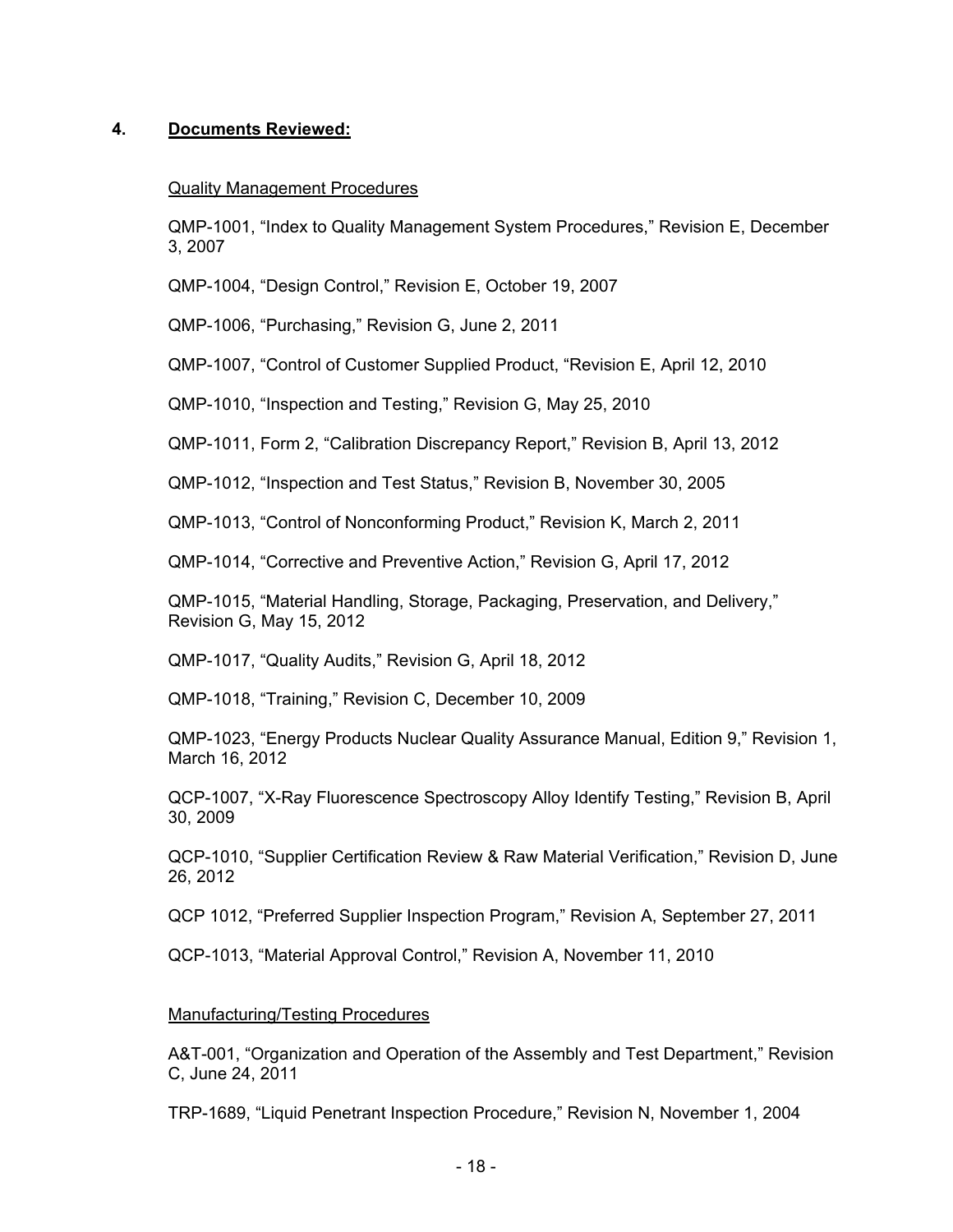TRP-1899, "Production Test Procedure Model 76HH-001 thru -023 Solenoid Valve Assemblies and Models 83AQ-001, 85Z-530-001, 85Z-562-001, 84Z-129-001, and 85Z-577-001," Revision S, Project No. 76HH, July 29, 2011

TRP-2001, "Hardware Cleanliness and Control of Detrimental Materials," Revision P, October 20, 2005

TRP-2036, "Indoctrination and Orientation Engineering Department," Revision N, April 13, 2005

TRP-2297, "Liquid Penetrant Acceptance Criteria," Revision N, April 19, 2005

TRP-5041, "Dedication Requirements for Commercial Grade Items," Revision S, August 23, 2012

TRP-5087, "Sample Inspection Procedure," Revision E, July 19, 2001

TRP-5134, "Generic Elastomer Identity Test," Revision A, March 21, 1995

TRP-5823, "Shrink/Interference Fit Assembly Procedure," Revision C, February 21, 2005

TRP-7265, "Control of Special Processes Welding and Hardsurfacing," Revision F, January 15, 2010

TRP-8009, "Work Instructions for Assembly and Test, Assembly/Sub-Assembly Welding, and Model Shop," Revision C, September 13, 2011

#### Assembly/Test Records

Model 76HH-004BB, S/N-71&72, Project C-11Z501, "1.5 inch Solenoid Operated Valve," completed March 19, 2012

Model 76HH-007BB, S/N-4&5, Project C-10Z528, "1 inch Solenoid Operated Valve," completed November 16, 2011

Model 76HH-007BB, S/N-6, Project 76HH, "TRP-1899, Revision S - Test Data Sheet," in-process (undated)

Model 76HH-007BB, "TR Assembly Operation Sheet – Routing," June 1, 2012

WO#212924, "Job Traveler and Routing Sheet," printed August 17, 2012

#### **Design Documents**

Report No, 8338, "Design Report for Solenoid Operated Globe Valve Code Class 2 or 3," Revision 1, November 5, 2010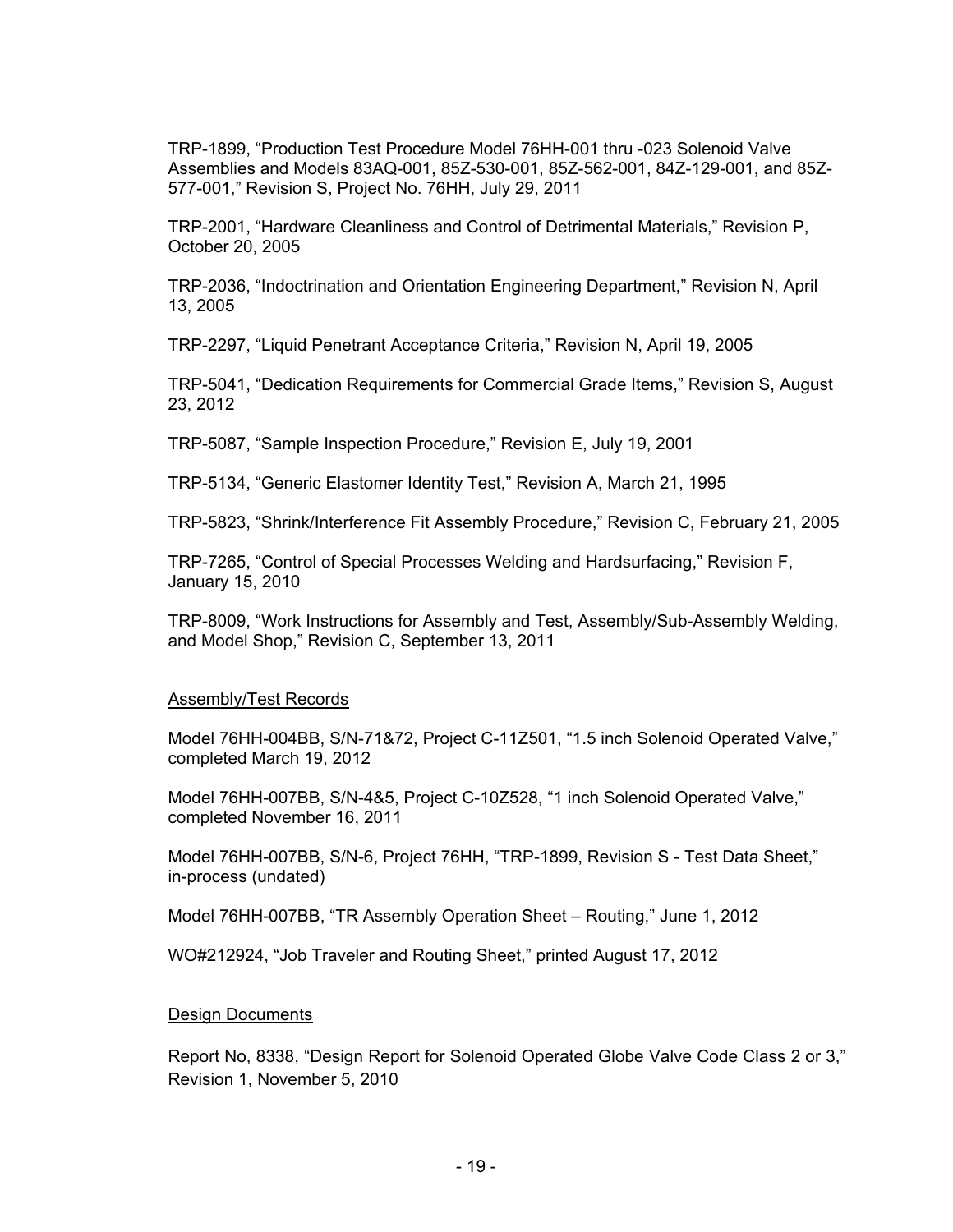Report No, 8347, "Environmental Qualification and Dynamic Report for the Target Rock Project 07Q Nuclear Service Process Solenoid Operated Globe Valves," Revision 1, November 5, 2010

TR drawing No. 100656, "Ring-Piston," Revision 5, May 26, 2005

TR drawing No. 102993, "Wire: Kapton," March 25, 1982

TR drawing No. 200372, "Switch Pressure Actuated," Revision F, September 6, 2002

TR drawing No. 200463, "Diaphragm," Revision I, June 2, 1977

TR drawing No. 205674, "Terminal Block," Revision E, October 14, 2003

TR drawing No. 206321, "Reed Switch Assembly," June 6, 2007

## Nonconformance Documents

NCR No. 4422, "Seat crack," May 7, 2012

NCR No. 3989, "Part dimpled 5 times," February 21, 2012

NCR No. 4565, "10 degree F over," May 31, 2012

NCR No. 4800, "Dimension tolerance," July 15, 2012

NCR No. 4950, "LPI per 1689 req. linears in threads," August 17, 2012

NCR No. 4824, "Features omitted," July 19, 2012

NCR No. 5100, "Diaphragm dimension tolerance (bead)," September 11, 2012

## Corrective Action Documents

Trend Analysis Report (2011), February 29, 2012

Trend Analysis Report (2010), February 25, 2011

QMP 1014 Corrective Action Request Log Year 2011 and 2012

CAR No. 11-001, "Farris relief valve tag #3-451-v-0657, #3-451-v-0705 were surface corrosion and rust," January 10, 2011

CAR No. 11-079, "Incorrect painting requirements were passed down to the supplier resulting in 12 valves were having to be returned to vendor for requirements," December 1, 2011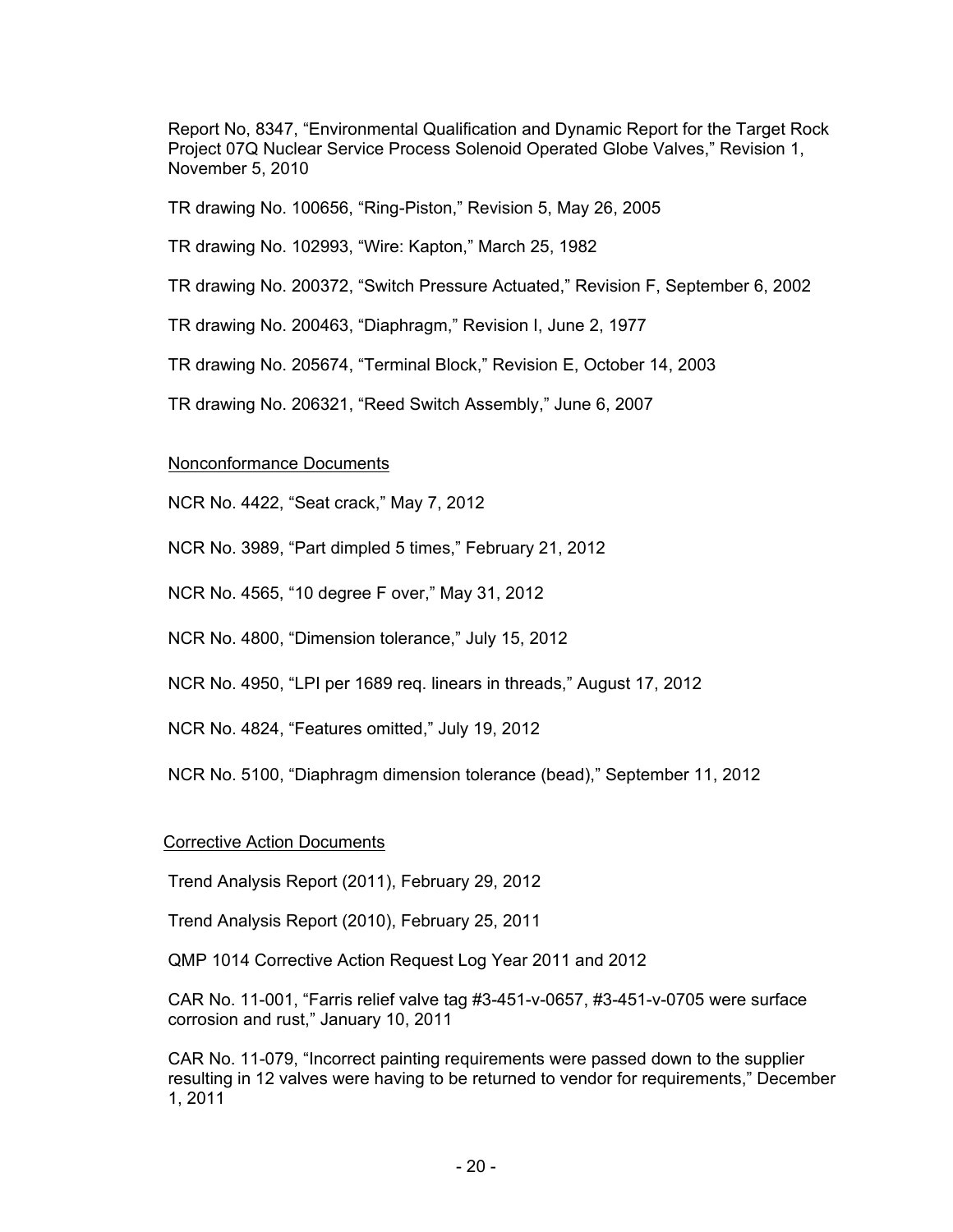CAR No. 11-080, "Several valves have been issued by PC and built by AYT using travelers and metal tags taps which reference unit 4 tag numbers instead of unit 3," December 1, 2011

CAR No. 12-009, "Pilot body assembly dimension problem," February 17, 2012

CAR No. 12-048, "Burn in test results for PO 37029 P/N 30098-2 do not meet PRS 08- 25 para 9.1.4.b acceptance criteria," June 20, 2012

CAR No. 12-048, "Load testing related TR witness matters," June 20, 2012

CAR No. 12-063, "Terminal Block P/N 205674-2," September 12, 2012

PR-066, "Problem Report for Embrittled Buna-N Thread Seals," December 4, 2010

#### Procurement Documents

Suppler Audit Report No. 12-04-03 for Scott Forge Co, December 4, 2003.

Suppler Audit Report No. 12-05-04 for Nova Machine Products Co, December 5, 2004

Suppler Audit Report No. 11-10-01 for Scott McWilliams Forge Inc, November 10, 2001

Suppler Audit Report No. 09-09-06 for Pacific Piston Ring Co. Inc, September 9, 2006

Suppler Audit Report No. 11-10-03 for Kropp Forge Inc, November 10, 2003

Current Suppler Audit and Surveillance Schedule, September 10, 2012

PO No. 24894 to McWilliams Forge Inc. for Set-up Forging (carbon Steel), June 5, 2009

PO No. 31564-1 to Kropp Forge Co. for 18" Body Forging, January 5, 2010

PO No. 31658-0, to Certified Service Company for Calibration of (14) Granite Surface Plates, January 21, 2010

PO No. 32179 to Nova Machine Products Co. for Studs, April 21, 2010

PO No. 34374-0, to Parker Hannifin Corporation Advance Products for O-Rings, P/N 354-0175, Revision 0, January 21, 2011

PO No. 35132-0, to Baron Consulting Co Inc. for Material Composition of non-metallic potting RTV 511, "Silicone by Infrared Spectroscopy Analysis for P/N 206321-1 S/N 0017," April 20, 2011

PO No. 36879 to Gred Suth Co. for Spring Retainer, January 26, 2012

PO No. 37096 to Larry Walker Co. for SLV, February 21, 2012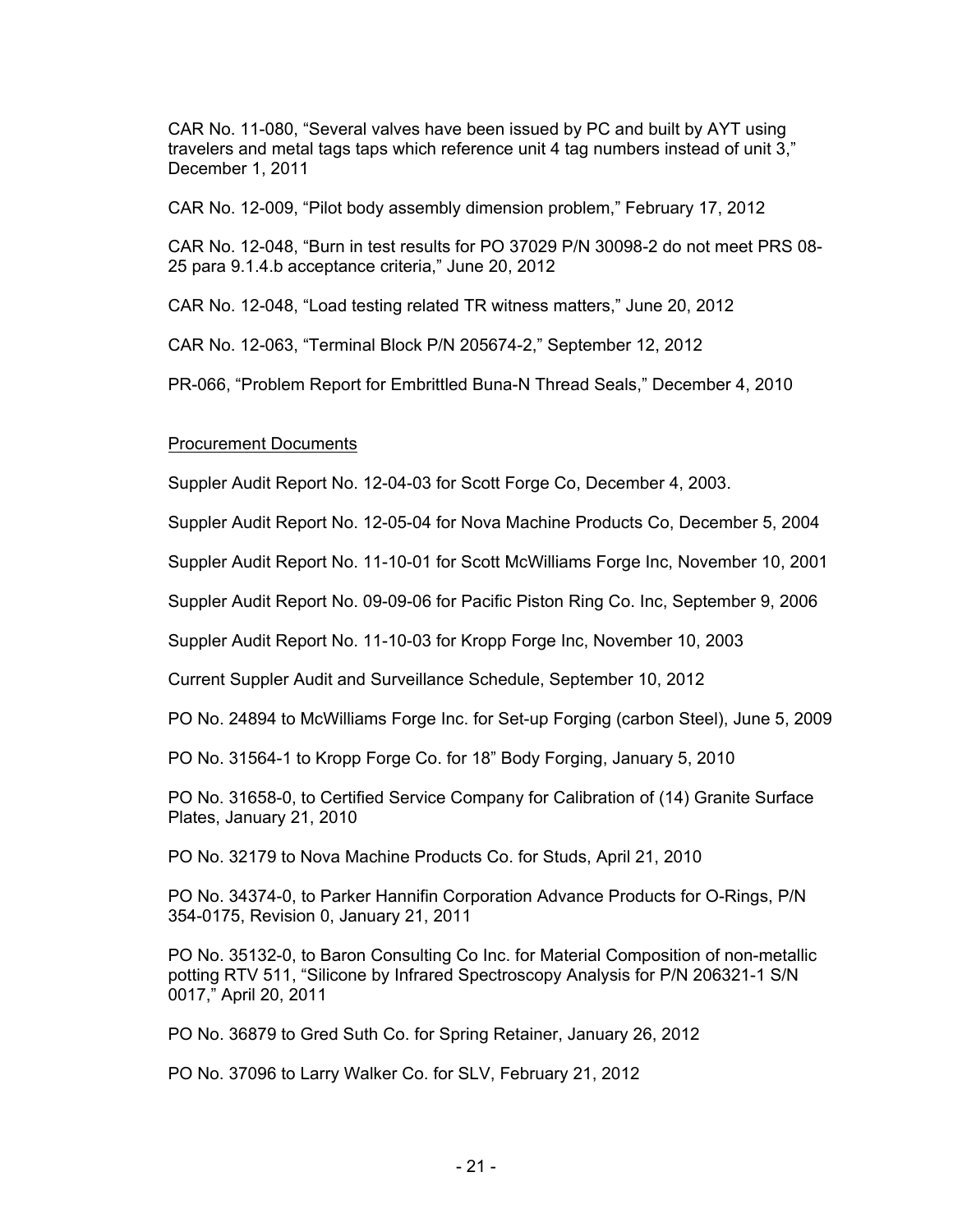PO No. 37472-1, to Hermetic Switch Inc for Reed Switch Assembly P/N 205321-1, April 10, 2012

PO No. 37488-0, to Pacific Piston Ring Inc. for Expander Ring P/N 104225-1, Revision B," April 11, 2012

PO No. 37827-0, to Nutley Equipment Repair, Inc. for calibration service for Light Meter, June 6, 2012

PO No. 37851 and PR No. 51527 to Kropp Forge Inc. for 4" Body Forging, June 11, 2012

PO No. 38019 and PR No. 51478 to Pacific Piston Ring Co. Inc. for Ring Piston (SS17), July 7, 2012

PO No. 38283 to Nova Machine Products Co. for Bar, August 28, 2012

PRS 07-16, "Procurement Specification for Calibration Services," Revision 1, May 8, 2012

PRS 08-25, "Procurement Specification for Solenoid Assemblies and Coil Assemblies," Revision C, July 3, 2012

PRS 08-28, "Procurement Specification for Calibration Grade Items for Commercial Nuclear Applications," Revision B, August 9, 2011

PRS 91-24, "Procurement Specification for Terminal Blocks," Revision 3, March 18, 1998

#### Calibration Certificates and Records

"Vernier Calipers," S/N 00407, September 11, 2012

 "Granite Surface Plate," S/N 00543, calibrated by Certified Service Company, February 6, 2012

"Weksler Pressure Gage," S/N TR 0757-M, September 11, 2012

"Light Meter," S/N 5146, calibrated by Nutley Equipment Repair, Inc., June 12, 2012

"MCS Calibration Inc. Digital Thermometer," S/N 6087, December 5, 2011

"Intri-Micrometer," S/N 6334, September 11, 2012

"Surface Plate," S/N 6453, calibrated by Certified Service Company, February 15, 2012

"Radius Gage Set," S/N 7075, September 11, 2012

"Digital Caliper," S/N 7162, September 11, 2012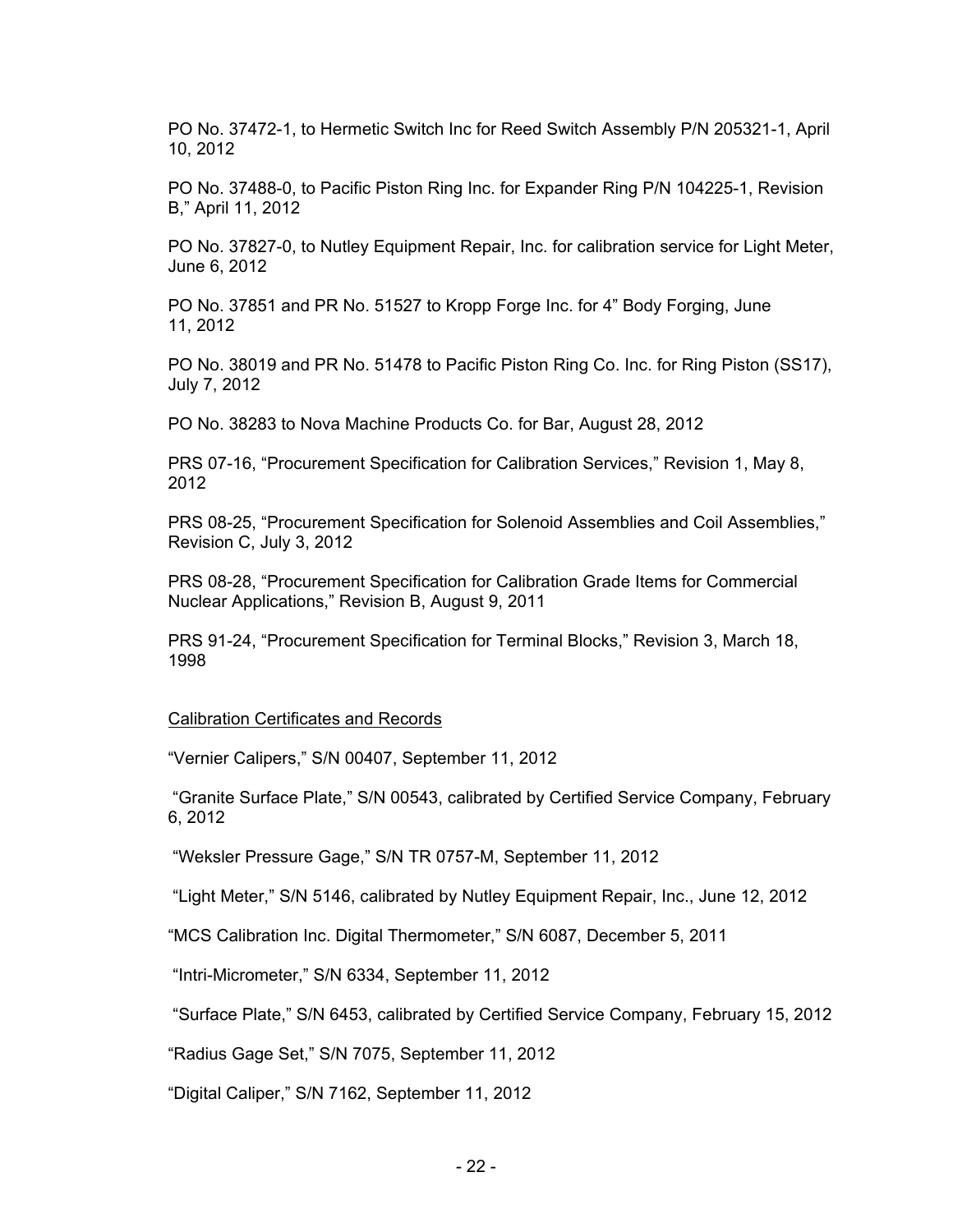"Digital thermometer," S/N 7176, calibrated by MCS Calibration Inc's August 7, 2012

"Dimensional Blocks," S/N 7830, September 11, 2012

"Light Meter," S/N 7848, calibrated by Nutley Equipment Repair, Inc., June 13, 2012

#### Commercial Grade Survey Reports

Supplier Survey Report No 09-09-6 of Pacific Piston Ring Company, Inc., issued September 23, 2009.

Supplier Survey Report No. 09-10-1 of Precision Rings, Inc., issued October 6, 2009.

Supplier Survey Report No. 11-0301 of HIS Sensing/Hermetic Switch Inc, a supplier of sensors and switch, issued March 1, 2011

Supplier Survey Report No. 11-05-1 of Marsh-Bellofram Corporation, issued May 14, 2011

Supplier Survey Report No. 12-04-1 of Stonite Coil Corporation, issued May 15, 2012

Supplier Audit Evaluation of NIAC Audit No. 09-03 of Nutley Equipment Repair, Inc., issued September 30, 2009

## Commercial Grade Dedication Documents

TR TERI 010 – "Technical Evaluation of Replacement Item – Terminal Block (General)," Revision A, November 5, 1990

"Receipt Traveler with Receipt Inspection for Expansion Ring, P/N 104225-1, Revision B, August 31, 2012

"Receipt Traveler with Receipt Inspection for Diaphragm, P/N 200463-1, Revision 1," August 17, 2012

"Receipt traveler with Receipt inspection for Reed Switch Assembly," Revision 1, August 23, 2012

"CCAV form for Ring (Piston, Seal, Wear, Expander- Metallic)," Revision F, July 11, 1996

"CCAV form No 200372-1 for Switch, Pressure Actuated," Revision C, May 5, 2011

"Addendum 1 "Design Based Critical Characteristics to CCAV form No 200372-1 for Switch, Pressure Actuated," Revision A, September 8, 1992

"CCAV form No. 205674, 205675, and 205676 for Terminal Block," Revision E, March 28, 2008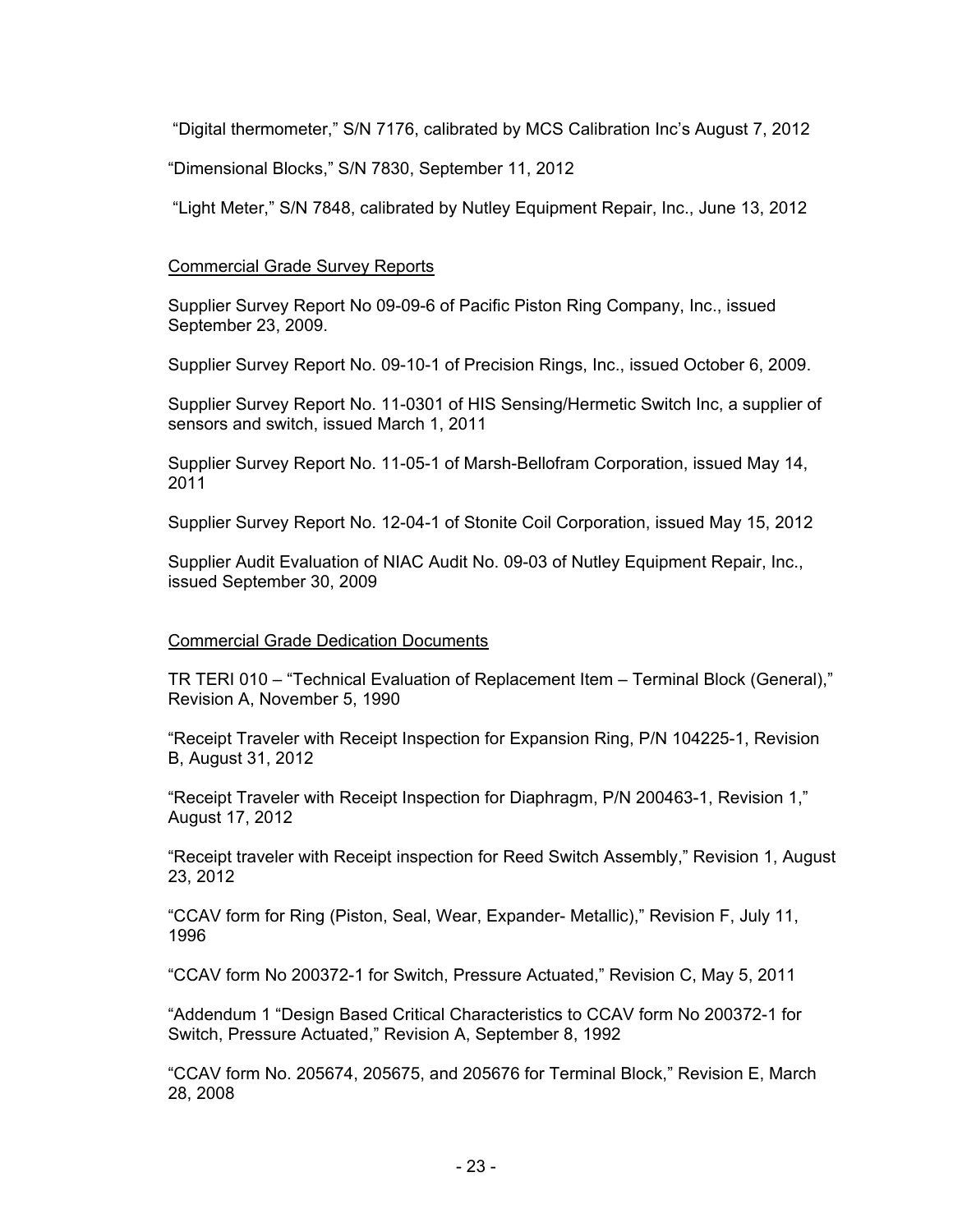"CCAV form No.200463-1 for Diaphragm," Revision C, November 2, 1999

"CCAV form for Reed Switch Assembly," Revision L, October 7, 2002

 "Addendum 1 "Design Based Critical Characteristics to CCAV No.200463-1 for Diaphragm," Revision B, June 30, 1994

"Final Acceptance Inspection Report for Expander Ring, P/N 104225-1, for Project No. C-10Q," September 12, 2012

"Final Acceptance Inspection Report for Solenoid Assembly P/N 300983-1 S/N 983 – 995," April 3, 2011

"Inspection Attribute Sheet for Diaphragm, P/N 200463-1, for Project No. C-10sk03-30," September 11, 2012

"Inspection Attribute Sheet for Expander Ring, P/N 104225-1, for Project No. C-10Q, September 11, 2012

"Inspection Attribute Sheet for Reed Switch Assembly, for Project No. C-110," September 10, 2012

 "TR Certificate No. 12-2280 for certificate of compliance from Beyond Components for Terminal Block P/N 205674-2, for Molding Batch No. K6267-26, on PO No. 37845-" September 4, 2012

"TR Certificate No. 12-2259 for certificate of compliance from Pacific Piston Ring for Expander Rings P/N 104225-1 Revision B, on PO No. 37488-1," August 31, 2012

Certificate of Conformance for Pressure Actuated Switch P/N 200372-1, S/N 421-445, procured from Custom Control Sensors Inc., September 30, 2010

 "Certified Service Company of Ohio, LLC, Laboratory Accreditation Certification No. L1054-1," accreditation through January 16, 2015

#### Miscellaneous Documents

"Certificate of Qualification – Dave Crayton," February 11, 2010

"Certificate of Qualification – James Conerford," September 30, 2011

"Certificate of Qualification – Ron Squire," January 16, 2012